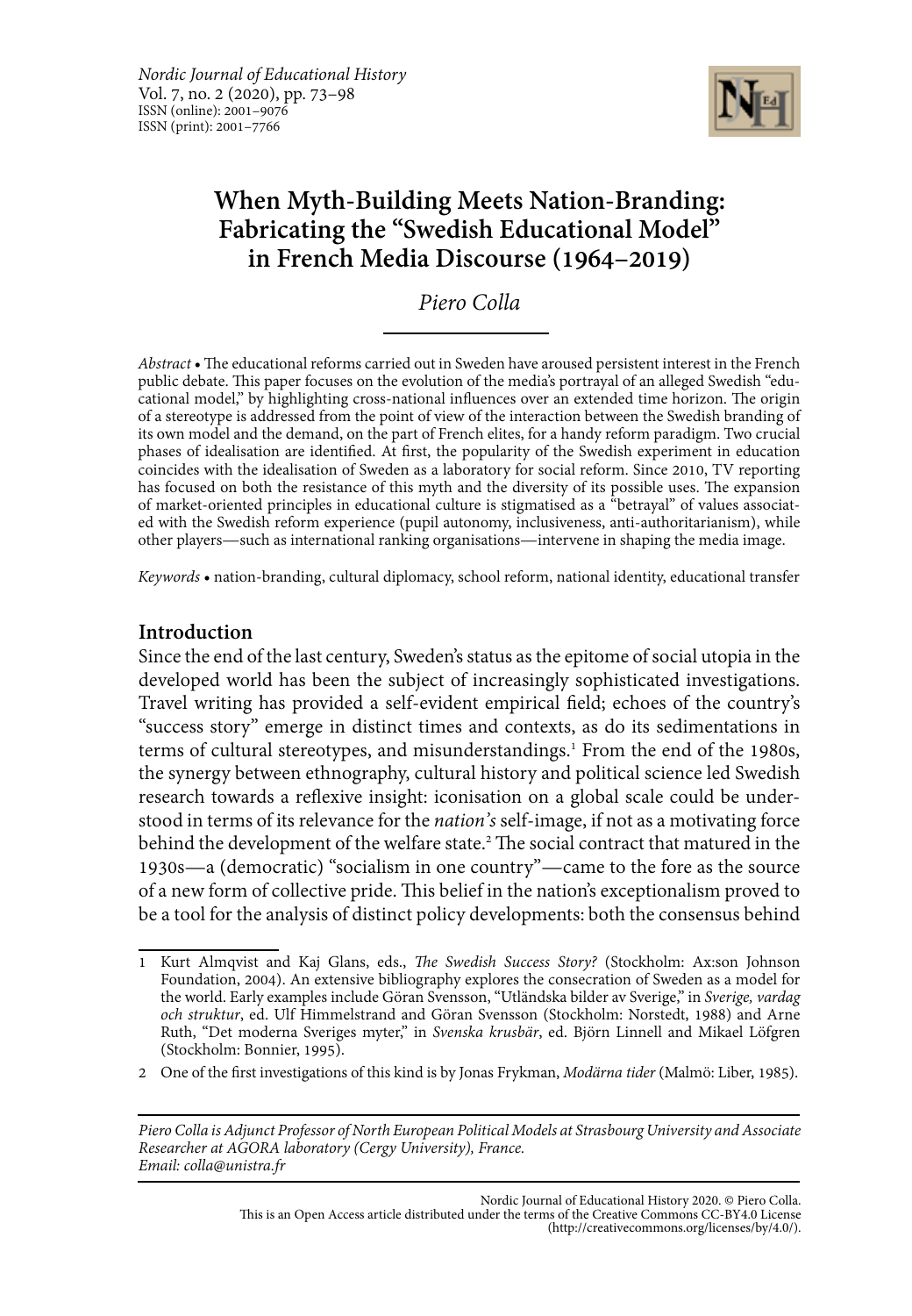the proactive immigration policies of the 1970s and the reluctant acceptance of EU membership in the 1990s can be understood against this background.3

A more recent field of research is less concerned with the psychosocial impact of the image of Sweden (*Sverigebild*) than with the way it is negotiated and exploited in transnational arenas. In other words, the nation-branding practices with which domestic public authorities address the public abroad (political leaders, economic actors, media etc.) to enhance the country's reputation. This scholarly field brought fresh insights into the mechanisms by which a nation grows into an icon: a dynamics in which any clear-cut boundaries between one side's "reality" and the other side's stereotype become blurred.4 Prevailing national mythologies emerge as a result of a symbolic bargaining, tying the subject and object of idealisation together. The process often benefits both sides, on top of which it can be relayed back "to sender," as Marklund and Petersen put it.<sup>5</sup>

Although self-gratifying narratives increasingly appear to be a response to exogenous triggers, the way myth-providers and myth-users communicate and interconnect is rarely assessed. The purpose of this article is to bring out fully the interplay that makes national icons both powerful and ephemeral, i.e. their dependency on a *demand* for exemplarity. To do so, I chose to isolate a limited area of success in generating exceptionality through dynamic confrontation: the sphere of educational reform policies—in the fields of compulsory and secondary education. I intend to focus on how the iconic status of the Swedish school took shape in French public discourse, thereby enhancing our understanding of the path through which an international narrative of progressive Sweden was transformed into an influence tool. Thus far, the role played by Swedish welfare idealisation in the Latin world in making a successful "brand" has been neglected.<sup>6</sup> A. M. Hellenes has highlighted how this silence relies on an implied assumption: modern Swedish identity-making would appear to be the product of a *Sonderweg*, rather than of intensified exchanges. This has discouraged any further scrutiny of clusters of intellectual interconnections.<sup>7</sup> It is worth considering how self-gratifying images of social progress resonated with the expectations of the surrounding world. How they adjusted to the mirror image their targets reflected back.

<sup>3</sup> See Bo Stråth, *Folkhemmet mot Europa* (Stockholm: Tiden, 1993); Urban Lundberg and Mattias Tydén, eds., *Sverigebilder: Det nationellas betydelser i politik och vardag* (Stockholm: Institutet för Framtidsstudier, 2008).

<sup>4</sup> See Nikolas Glover, *National Relations: Public Diplomacy, National Identity and the Swedish Institute, 1945*–*1970* (Lund: Nordic Academic Press, 2011) and Carl Marklund, "The Nordic Model on the Global Market of Ideas: The Welfare State as Scandinavia's Best Brand," *Geopolitics* 22 (2017), 623–39.

<sup>5</sup> Carl Marklund and Klaus Petersen, "Return to Sender: American Images of the Nordic Welfare States and Nordic Welfare State Branding," *European Journal of Scandinavian Studies* 43 (2013), 244*–*56. On the way the xenostereotypes and the autostereotypes influence each other, see Kazimierz Musiał, *Tracing Roots of the Scandinavian Model* (Florence and Berlin: European University Institute and Humboldt Universität, 1998), 14 and ff.

<sup>6</sup> The few exceptions have focused on the genesis of the Swedish myth in France, rather than on the role of transnational networking, or the connection with a public diplomacy agenda. See Yohann Aucante, "Den 'svenska modellen' i fransk samhällskunskap: En översikt," in *Médiations interculturelles entre la France et la Suède*, ed. Mickaëlle Cedergren and Sylvien Briens (Stockholm: SUP, 2015) and Gilles Vergnon, *Le modèle suédois* (Rennes: PUR, 2015).

<sup>7</sup> Andreas Mørkved Hellenes, "Fabricating Sweden: Studies of Swedish Public Diplomacy in France from the 1930s to the 1990s" (PhD diss., Sciences PO, 2019), 29.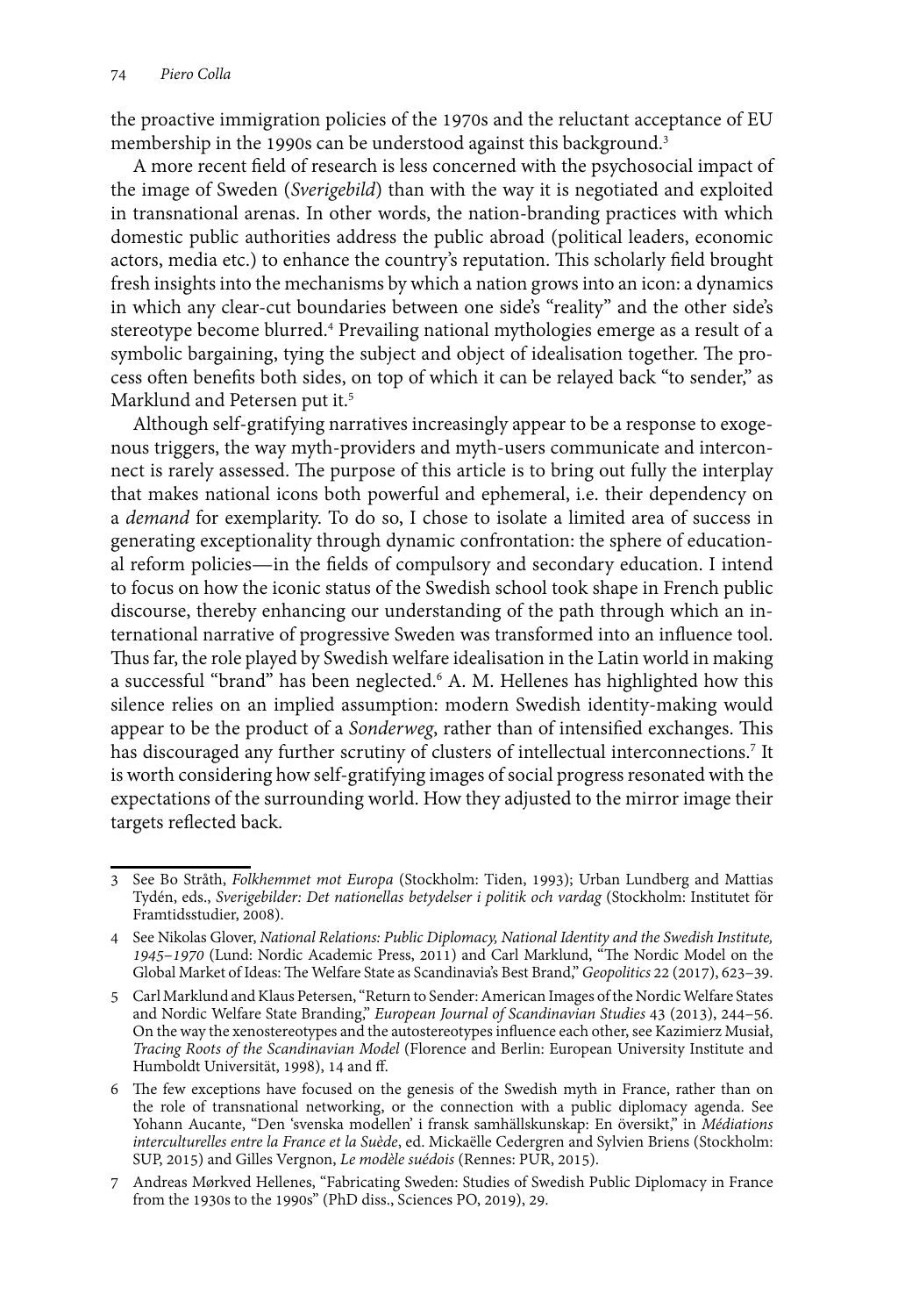In many ways, the vision behind the establishment of a comprehensive compulsory school (*grundskola*, 1962) may be regarded as a step towards reframing the Swedish self-image into the epitome of a progressive ethos. Moulding the new generations in accordance with the requirements of a democratic, technology-run society was the rationale behind the overhaul of the curricula: a self-correcting dynamics that was meant to be "permanent."8 On the one hand, the main pillars of this reform wave—pupil empowerment, anti-elitism, a combination of rational planning and equality—were homologous with the normative ground of the "Swedish model" at its height. On the other hand, its symbolic relationship with the surrounding world experienced an inversion. For a long time, the inspiration for the Swedish experiment in democratic schooling had come from abroad. The "school of the future" that emerged from the debates among progressive reformers in the mid-1940s was the product of an opening-up of internal debate to foreign input.9 Up until 1933, progressive Austrian and German pedagogies encouraged the alignment of school life and discourse with the principles of democracy; in the midst of the Second World War, visits to the USA by cosmopolitan Swedish social scientists reinforced the ideal of school as an arena for democratic citizenship and rational workforce selection.10

The post-war period would lead to a reversal of the direction of this interchange. By the late 1950s, the fast pace of reform created a concrete opportunity to showcase an original achievement to the rest of the world. It provided the first example of a State-run educational reform that was underpinned by large-scale testing into suitable instructional formats, the impact of class homogeneity on achievement, and the relationships between acquired knowledge and long-term skills.<sup>11</sup> The "control room" of the reforms—the National Board for Schools (*Skolöverstyrelsen,* hereinafter SÖ)—took over the role of disseminator of good practices. A stream of study visits from abroad, both from Capitalist and Socialist countries, prompted it to expand its competence in external communication.12 From then on, Sweden changed from being an importer of educational innovations—with a focus on universal provision and socially inclusive approaches—to become a leading *exporter* of the same.<sup>13</sup> In the following two decades, new reform areas—from mother tongue education for the children of immigrants to gender-awareness instruction—would validate this image. Consequently, the exchange flow with France can be approached as a subfield within the overall process, making the Swedish experience of school reform an international benchmark.<sup>14</sup>

<sup>8</sup> A "school for citizenship" (*medborgarskola*), as it was defined in late 1940s pre-legislative reports.

<sup>9</sup> *Den framtida skolan* (Stockholm: ABF, 1944).

<sup>10</sup> See Ester Hermansson, *I amerikanska skolor* (Stockholm: Svensk Lärartidnings Förlag, 1940) and Alva and Gunnar Myrdal, *Kontakt med Amerika* (Stockholm: Bonnier, 1941). For an analysis of these influences, see Gunnar Richardson, *Drömmen om en ny skola* (Stockholm: Liber, 1983).

<sup>11</sup> Ulf Sandström, *Det föränderliga samhällets skolpolitik* (Stockholm: SISTER, 2001).

<sup>12</sup> In the 1960s, school reform emerged as a key area of the cultural exchanges between Sweden and the GDR. Birgitta Almgren, *Inte bara Stasi: Relationer Sverige–DDR 1949*–*1990* (Stockholm: Carlsson, 2009).

<sup>13</sup> Torsten Husén, "The Swedish School Reform – Exemplary Both Ways," *Comparative Education* 25 (1989), 345–55.

<sup>14</sup> In recent times, transnational assessment bodies have acknowledged Sweden's role as a forerunner, see *Improving Schools in Sweden*, *an OECD Perspective* (Paris: OECD, 2015). The extent to which this has factually influenced local policy strategies largely remains to be assessed.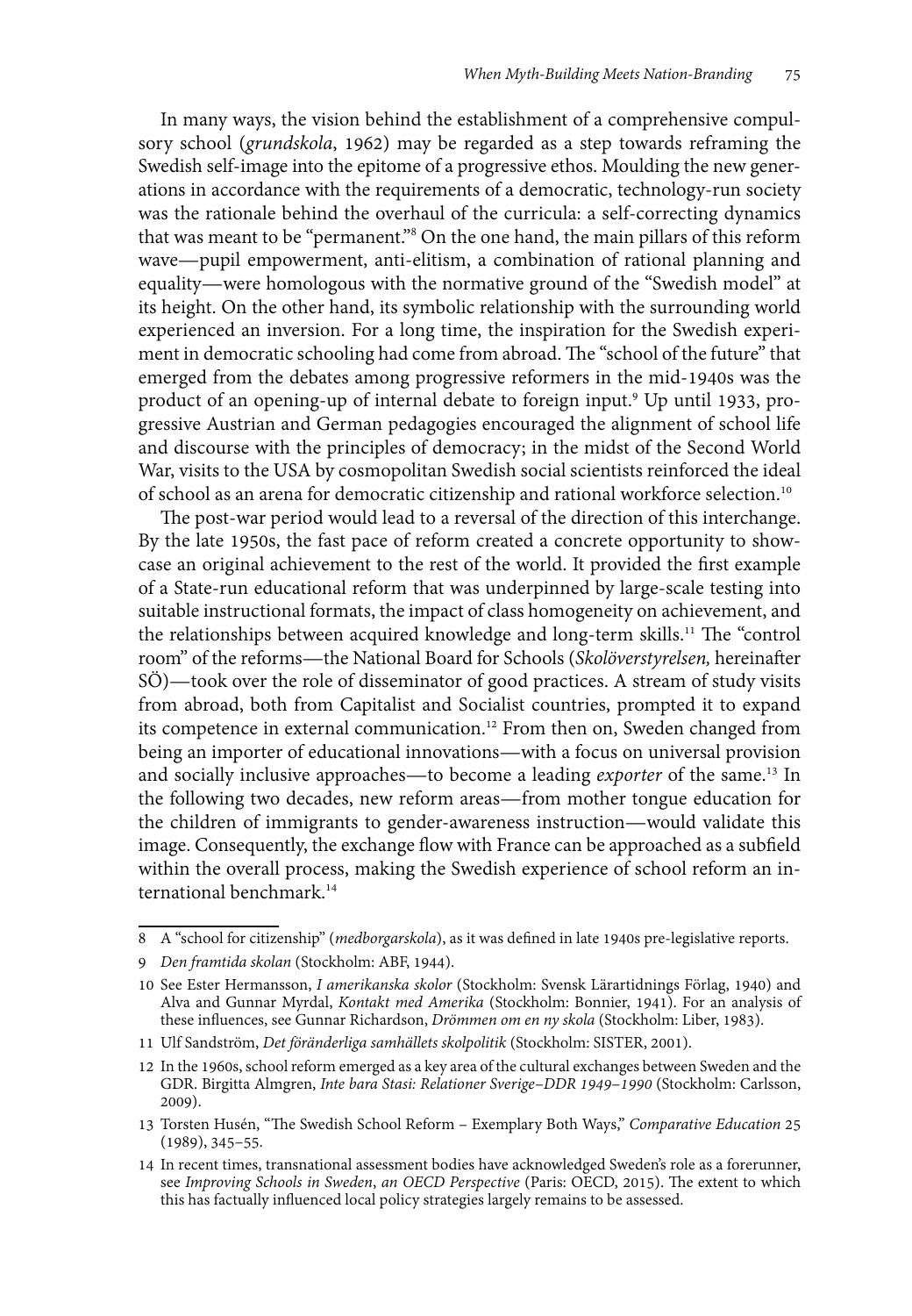An analysis of these parallel influence flows calls for a cross examination, based on a few principles that I would like to clarify further. The primary research area that I intend to assess concerns the interlink between the emergence of a successful reform field in Sweden and the processes of self-assertion of the nation in the global arena. To what extent has this area of reform played a decisive role in the good-will campaign towards France that was so accurately reported in A. Mørkved Hellenes' recent study?15 The second aim, drawing on the analyses of the dynamic dimension of cultural lending by Werner and Zimmermann, revolves around the complicated relationship that develops between a nation built as a "model" and another that draws inspiration from it.<sup>16</sup> It aims to bring to light cross-influences, transfer channels and transfer "promotors" within media and academic circles. To achieve this goal, the scope of the present article is confined to two critical junctures in the internationalisation of Swedish educational policy: the end of the 1960s and the late 2010s. I will approach them through the way Swedish reforms were incorporated in the French domestic public debate. Such a focus calls for a cross-use of a variety of empirical sources. On the one hand, I focused on how the reform of compulsory education was "discovered" in French media, through an exhaustive census of public service broadcasts in the video archive of French television (INAthèque database). On the other hand, by browsing the archives of relevant Swedish State boards, I tried to determine how, at peak times, this popularity was monitored and managed from Stockholm<sup>17</sup>

### **"Swedish school" on the front page in Gaullist France**

The French intelligentsia's interest in Scandinavian educational experiences is far from a recent phenomenon. From the 19th century onwards, French intellectuals have been intrigued by the way in which the spheres of education and praxis intertwine in Scandinavian cultures: from the status of educational crafts (*slöjd*) and home economics in schools, to the trade unions' commitment to retraining and reskilling.18 The late 1950s move towards comprehensive schooling reactivates this Nordic "tropism" within a new frame. Swedish reform records seem to foreshadow a general trend towards mass education and systematic coordination between pedagogical scholarship and policy-making. A laboratory for reform ideas and, even more so, a call to self-assessment.

In a general way, the visibility of Swedish schools in the French media follows a parallel path to that of the "invention" of the Swedish life-style as a source of national self-questioning. The role of audiovisual media and news reports in this process has

<sup>15</sup> Mørkved Hellenes (2019), 29.

<sup>16</sup> Michael Werner and Bénédicte Zimmermann, "Beyond Comparison: *Histoire Croisée* and the Challenge of Reflexivity," *History and Theory* 45 (2006), 30–50.

<sup>17</sup> The empirical basis of this article is provided by printed and archive sources from the National Board of Education, the Swedish Institute (Svenska Institutets arkiv, SI) and the Information Commission (Upplysningsberedningen), established in 1963 and converted in 1966 into a permanent body: the Council for Information about Sweden Abroad (*Kollegiet för Sverigeinformation i utlandet*, hereinafter KSU).

<sup>18</sup> On the representation of education in French travellers' texts of the late 19th century, see Vincent Fournier, L'utopie ambiguë: la Suède et la Norvège chez les voyageurs et essayistes français (1882– Fournier, *L'utopie ambiguë: la Suède et la Norvège chez les voyageurs et essayistes français (1882*– *1914)* (Clermont-Ferrand: Adosa, 1989). See also Serge de Chessin, *Les clefs de la Suède* (Paris: Hachette, 1935) and Emmanuel Mounier, "Notes scandinaves," *Esprit* 164, 1950.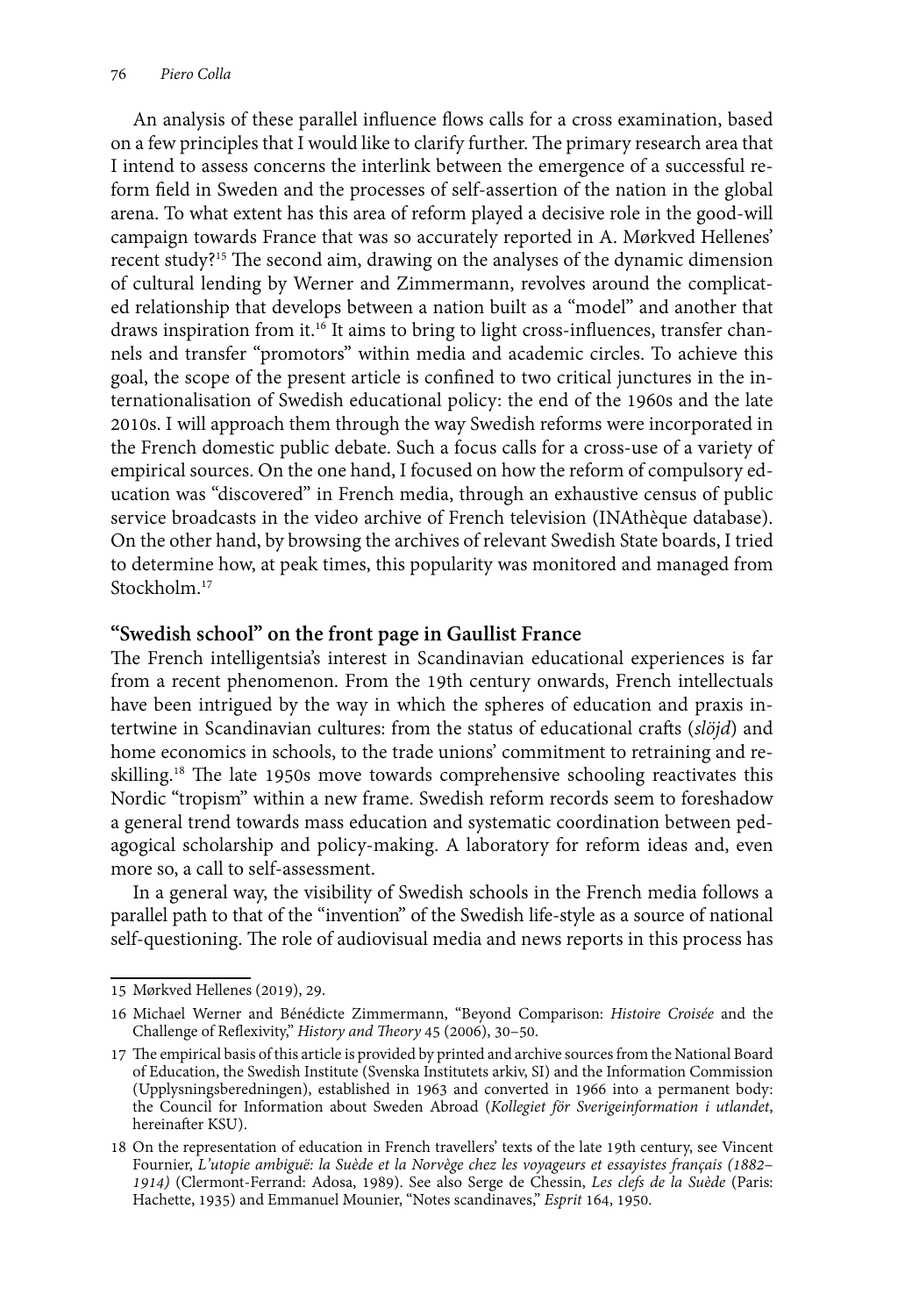thus far passed unnoticed. Nonetheless, a sharp shift in the tone of TV coverage of Sweden—from anecdotal curiosity to a focus on social conditions and Welfare benefits—can be observed in the first half of the decade. The number of TV reports focusing on the Swedish social landscape broadcast by the two existing public channels jumps from zero in the 1950s to a dozen between 1964 and 1971. This process culminates in 1969, when four long reports on Swedish society were broadcast. An analysis of the content of this output shows a growing emphasis on the features of the educational system. In nearly all of these examples, the Swedish school provides evidence of the impact of the Welfare State's expansion on citizens' identity and on the notion of communality. Within a few years, its transformation would become an object of interest in itself. In the autumn of 1969, a long report followed by a studio debate on Swedish educational reform trends inaugurated a series on topical global social issues<sup>19</sup>

The place of young people in Swedish society was the main theme of "La Suède," hosted by the political journalist Roger Louis.20 This programme was the first social documentary on life in Sweden to be broadcast by the state network. In it, we learn that foreign languages are taught at an early age in Sweden: disseminating the knowhow that a changing world will require is a recognised priority. The daily life of a middle-school class emerges in the form of a French lesson for a class of beginners; pupils appear intent on singing in chorus a recent hit by the pop singer, Françoise Hardy: if the content does not sound quite so "scholastic"—emphasises the commentary—this is what the pupils' delegates asked for. This fleeting reference to the breakthrough of democratic values in a learning context exemplifies a feature that would be expanded upon in later programmes: the high status and the general acceptance of practical, autonomous schooling. A commitment to equality permeates a set of observations that would elicit the same astonishment throughout the sample: the pupils' relationship with their teachers, addressed informally as "du," and the minor role of assessment and marks. But the most provocative feature is the way democratic decision-making is consciously incorporated into daily training practices. As for educational content, the only subject matter discussed in the 1964 report revolves around education in social behaviour and relationships. The footage dwells on technical laboratories, cooking and typing classes: modern life has made its appearance in school since the latter (and through it, society as a whole) has started to address today's children as tomorrow's citizens. From an early age, the school system is keen to ensure its pupils are integrated by familiarising them with emerging skills and progressive social values. And not only in the public sphere: in the three longest reports between 1964 and 1970, interviews with pupils and teachers focus on sex education—"an issue that surprises us, us French!"—and resonate with popular clichés.<sup>21</sup> Rather than on teaching content, the focus is on the confidence with which young people seem allowed to share their feelings with an adult, and receive guidance on intimate topics.

<sup>19</sup> J-E. Jannesson, *Suède, école nouvelle,* "Arguments," broadcast on October 29, 1969 on PREMIERE CHAINE.

<sup>20</sup> R. Louis, *La Suède*, broadcast on January 31, 1964 on PREMIERE CHAINE.

<sup>21</sup> See Carl Marklund, "A Hot Love and Cold People: Sexual Liberalism as Political Escapism in Radical Sweden," *NORDEUROPAforum,* no. 1 (2009).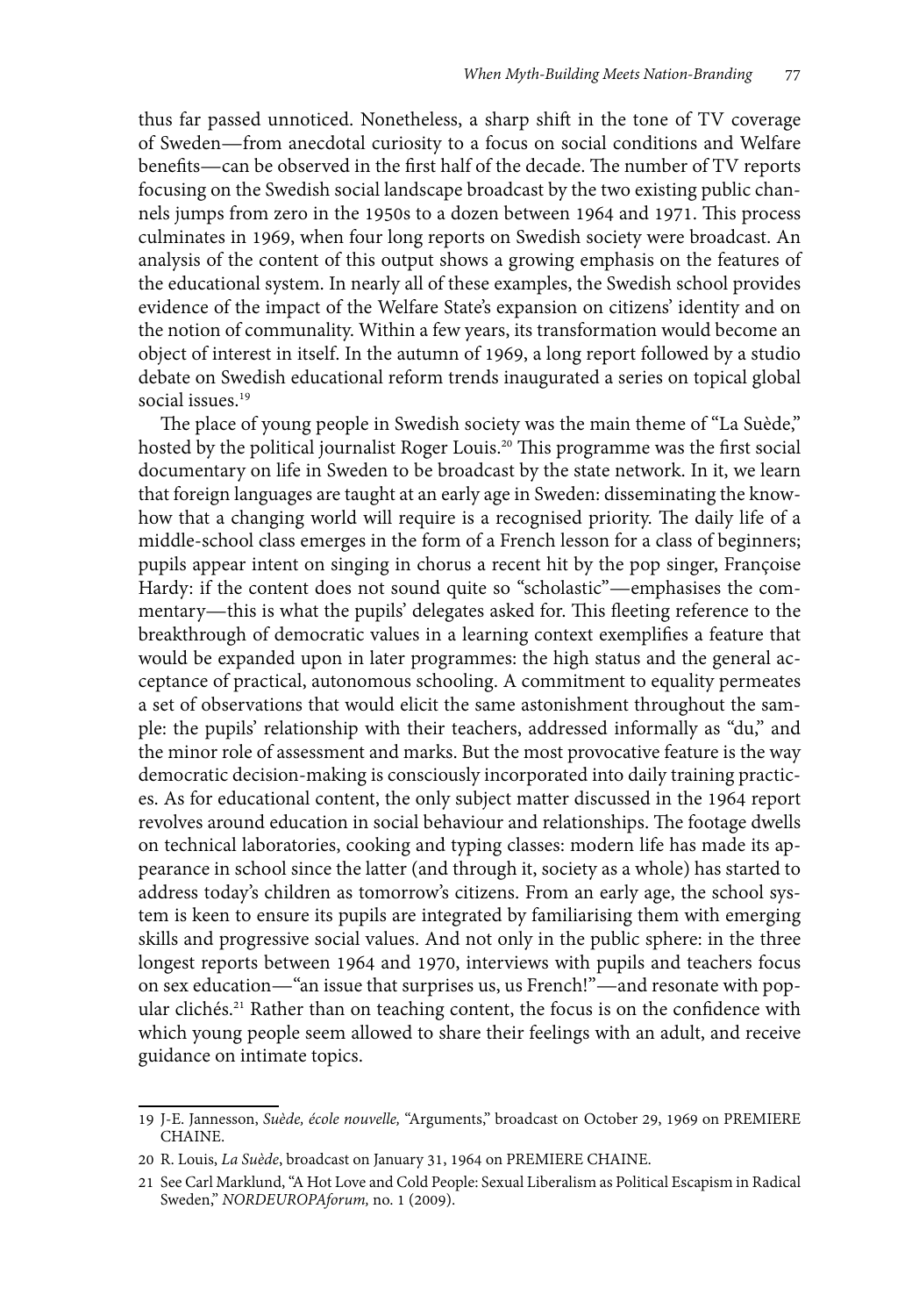Since its very first mention, the Swedish school is essentially identified, on the one hand, with the anticipation of a future centred on a self-conscious, inhibition-free youth and, on the other, as a successful experiment in society's ability to domesticate its contact with adult life: i.e. canalising the emancipation from authority through a systematic acculturation to responsibility in all domains of life, in an over-technologised new world that is at once promising and threatening.<sup>22</sup> The vision of a radical schooling in individualism would increasingly dominate the picture. In "The Swedish Paradise," the Social Democratic culture of compromise stands out didactically as an alternative to France's political impasse.<sup>23</sup> As school observations have shown, this alternative presupposes a training in social skills, provided from an early age. All school-life scenes—such as pupils acting as guides for the class during nature study visits, taking the floor on simulated radio programmes, exchanging letters without adult supervision—are the epitome of a life-style favouring conscious participation rather than blind obedience.<sup>24</sup> The skills cultivated in the schoolroom anticipate the horizontal roles that will be required both in the workplace and for interpersonal relationships.25

The footage provides a condensed illustration of a society that combines inner cohesion with the absence of any obvious hierarchies. Its identity is outlined by daily routines and social interaction rather than professional duties, with a focus on kitchens and gyms, or on various forms of internships through which high-school students get an early taste of working life. In other words, the emphasis is on spaces and features that the French viewer is unlikely to find particularly "scholastic." In the short period between 1964 and the end of the decade, this oppositional *topos* is rapidly expanded—as is its rhetorical function—well beyond pedagogical thinking. It foreshadows new tools for social training and cultural consensus, in the context of the intergenerational and social unrest that preceded the explosion of May 1968.

#### **Behind the concept-transfer: Hidden threads and connections**

Both outcomes—the focus on Sweden as a benchmark of successful modernity and its framing through a supposed "educational model"—can be investigated from their exogenous or internal factors; let's try to shed some light on their joint action. In 1964, the creation of the ORTF (*Office de radiodiffusion-télévision française*) marks a step towards the professionalisation of the French broadcasting sector and greater autonomy of information. The new set-up broadens the scope for social investigation and international comparisons in public service, albeit within the limits set by political control and the growing tension between the Gaullist establishment and the student movement. Some of the presenters (G. Demoy, R. Louis) were sympathetic towards the latter: their reported surprise at the absence of any open conflict

<sup>22</sup> A bomb shelter is one of the school facilities described in *La Suède*. Pupils' training to prepare for atomic attacks is also featured in *La Suède s'enterre*, broadcast on March 4, 1966 on PREMIERE CHAINE.

<sup>23</sup> G. Demoy, *Le paradis suédois*, "Régie 4," broadcast on June 10, 1969 on DEUXIEME CHAINE.

<sup>24</sup> *Suède, école nouvelle* (2019).

<sup>25</sup> The links between participation at school and in working life are outlined in an interview with the newly elected Prime Minister, Olof Palme (*Contrat de progrès: la Suède*, broadcast on December 4, 1969 on PREMIERE CHAINE).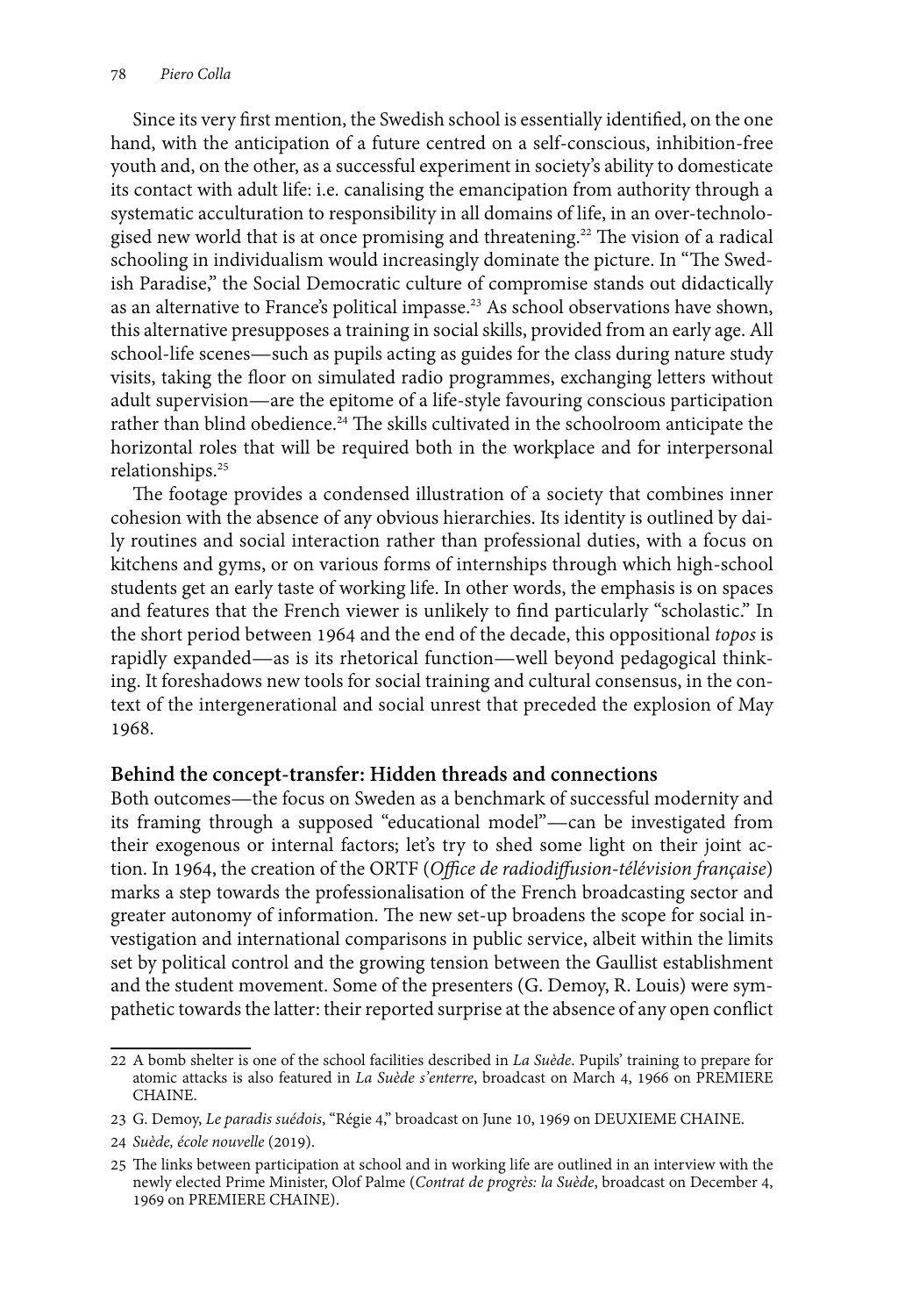between ideologies and generations in the Swedish school environment is probably a sign of this.26

Another source of interest is the accentuation of the pace of educational reform in Sweden, associated with its increasingly political dimension.27 The Swedish school as observed from France was one in which change was in full swing: the aspect that all French reporters emphasised most—the high status of practical teaching and citizenship education—was a key factor not only in the birth of the *grundskola*, but also in the 1969 overhaul of the curriculum and the 1970s reform of the high school. Directly linked to the radicalisation of social democratic educational ideology and its growing connection with family politics, these reforms aimed to tackle pupils' sociocultural handicaps and bridge the perceived gap between school and everyday experience. Childcare, introduction to parenthood and gender equality were thus promoted as teaching subjects. Nevertheless, the chronology of recent reforms goes uncommented, or is only vaguely hinted at.

French documentaries depict, almost didactically, the dual aim of a modern educational mission as provided for in the 1962 curriculum: education to self-determination and education to communal values.<sup>28</sup> The same applies to the revised curriculum's (*Lgr 69*) emphasis on *useful* content, social training, group-work and school democracy. But instead of emerging as unfinished, controversial political constructs, these features strengthen the exotic undertones of the reports.<sup>29</sup> The classic interview focusing on sex education in a 1969 broadcast can serve as an example. A passing reference is made to the controversial book *Living Together*, which was at the time subject to calls for censorship because of its matter-of-fact, non-conformist character.30 But neither this conflict nor the work of the then-ongoing national inquiry into the scope and content of sex education was mentioned; indeed, sex education was simply depicted as proof of a miraculous harmony between social adjustment and personal fulfilment. The architects of the reforms as well as school officials typically have no voice in the early reports. The virtues of the system seem to stem from a natural fondness for organisation and social harmony. A recurring remark substantiates this supposed "cultural" pattern: surprisingly, a well-ordered life and inner comfort ("quiet") are the supreme ideals that the new Swedish generation cherishes the most.<sup>31</sup>

The lack of context is of a piece with the reports' impressionistic approach, but it undoubtedly serves a rhetorical purpose—which may account for the survival of the cliché over time and the swing of the political pendulum. Swedish "new" schools tell of a world where youth is at the helm.<sup>32</sup> Promoted as a symbol of an impending cultural

<sup>26</sup> Roger Louis was among the politically "unreliable" TV journalists fired in the aftermath of 1968.

<sup>27</sup> One of the main threads of the Social Democratic Party Congress in 1969 was that the sociallevelling aim of the *grundskola* had not been met. The solution was seen to lie in toning down the theoretical dimension of the curricula and developing a public-run *kindergarten*.

<sup>28</sup> See the public inquiry stating the goals of the new system ("The purposes of schools in a changing society," *Grundskolan*, SOU 1961:30, 143 ff.).

<sup>29</sup> The Comprehensive school system did not cover the whole population until 1972.

<sup>30</sup> Katarina Apelqvist-Larsson, *Leva tillsammans* (Stockholm: Tiden, 1968).

<sup>31</sup> *La Suède*, 1964. More provocatively, the "boredom" of a self-satisfied Swedish youth is a leitmotiv in the interviews in *Le paradis suédois* and *Suède. Ecole nouvelle* (1969).

<sup>32</sup> Until the studio panel organised in 1969, the adult element remains marginal in the presentations.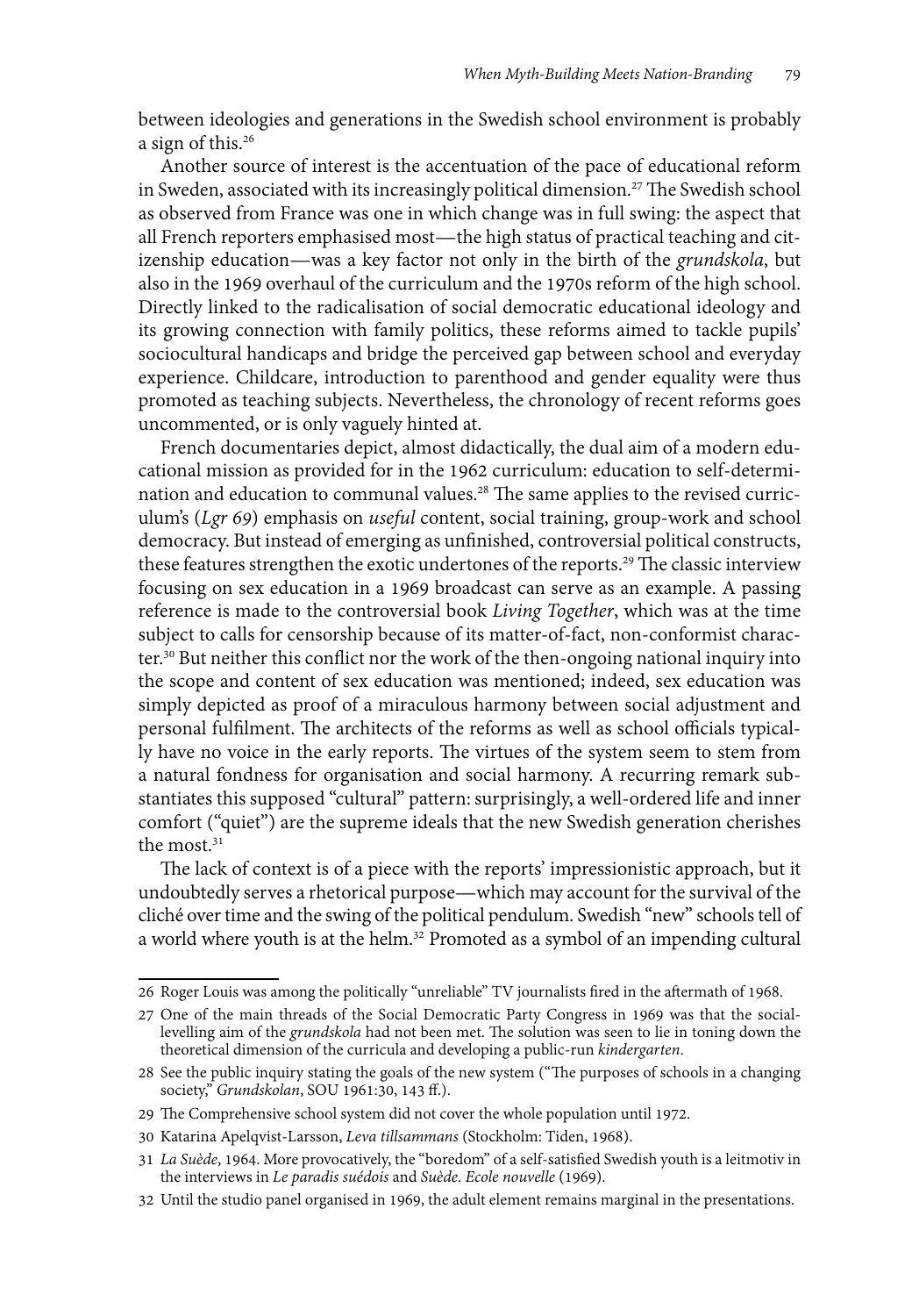revolution, school-life helps to sketch a "global" image of society, as Glover puts it.<sup>33</sup> Rather than a school, it is a realised utopia, detached from politics, and for which the only legitimate doubt is a philosophical one: where will this lead? Is the happiness of the Swedes *authentic*? Its supposed in-built "culturality" would make Swedish education, even for a distant future, both seductive and inappropriate as a model.

## **From exotism to mimetism?**

It would be naïve to consider the crystallisation of a Swedish educational "icon" as the product of random field observations. Through the metaphors contained in the reports, a set of underlying normative projections comes to the surface. I will attempt to enucleate its content, before focusing on some specific icon-promoters. The image of a smooth tool of social adjustment conveyed to the French TV public runs in tandem with the emergence of a Swedish tropism in public debate: "*la suédomanie*" (Swedomania).34 Scholarly investigations of this trend reveal a striking homology with the picture we have just encountered.<sup>35</sup> The residual question concerns their mutual relationship. Did the *suédomanie* of the 1960s lead to the rise of a correlative "educational model" with the same egalitarian undertones? To what extent, conversely, did the observation of Swedish school politics help to shape the idea of Swedish exemplariness, while retaining a certain autonomy from its ebbs and flows?

In terms of social expectations, the Swedish narrative of the well-balanced compromise resulting from expert scrutiny is clearly the antithesis of the French political climate under De Gaulle, and a fascination for this approach filters through to the Gaullist circle itself.36 The popularity of Swedish decision-making culture had been fuelled since 1967 in the wake of an essay by the Editor-in-Chief of the popular weekly magazine *L'Express*, exploring potential ways out from the tension between the demands for social emancipation and industrial modernisation.<sup>37</sup> The turbulence surrounding the country at the dawn of May 68 would confirm his diagnosis. Between 1968 and 1970, a stream of reports published in magazines and national newspapers consolidated the strategic function of Swedish reformism: to embody a non-revolutionary response to the crisis in advanced industrial societies.<sup>38</sup> The electoral campaign following De Gaulle's resignation would confirm this interest on the part of France's political establishment. In June, Pompidou, De Gaulle's

<sup>33</sup> Nikolas Glover, "A Total Image Deconstructed," in *Histories of Public Diplomacy and Nation Branding in the Nordic and Baltic Countries*, ed. Louis Clerc, Nikolas Glover, and Paul Jordan (Leiden: Brill Nijhoff, 2015).

<sup>34</sup> This term was coined by a French politician to pinpoint the political and media establishment's fascination with Swedish social achievements. It was instantly taken up by Swedish institutions concerned with the country's reputation abroad. See "Suédomanie, en myt?" *Aktuellt om Sverigeinformation* 2 (1972).

<sup>35</sup> Aucante (2015); Vergnon (2015); Mørkved Hellenes (2019), 190*–*98.

<sup>36</sup> One of De Gaulle's later inter-classist catchwords (*la participation)* resonates with his personal interest in Swedish reform politics, as highlighted in a letter from ambassador G. Hägglöf, 26.3.1968, FI a:76, Upplysningsberedningen, Riksarkivet (RA).

<sup>37</sup> In his widely-circulation pamphlet dedicated to the economic fate of Europe in an Americandominated world, Jean-Jacques Servan-Schreiber, *Le Défì américain* (Paris: Denoël, 1967) had pointed to the "Swedish model" as a recipe that the French political elite should have followed.

<sup>38</sup> Special issues or series of articles dedicated to Swedish politics appear in newspapers of mixed political tendencies (*Le Figaro, L'Humanité, Les Echos*) and in popular magazines (*Paris-Match, La revue française*).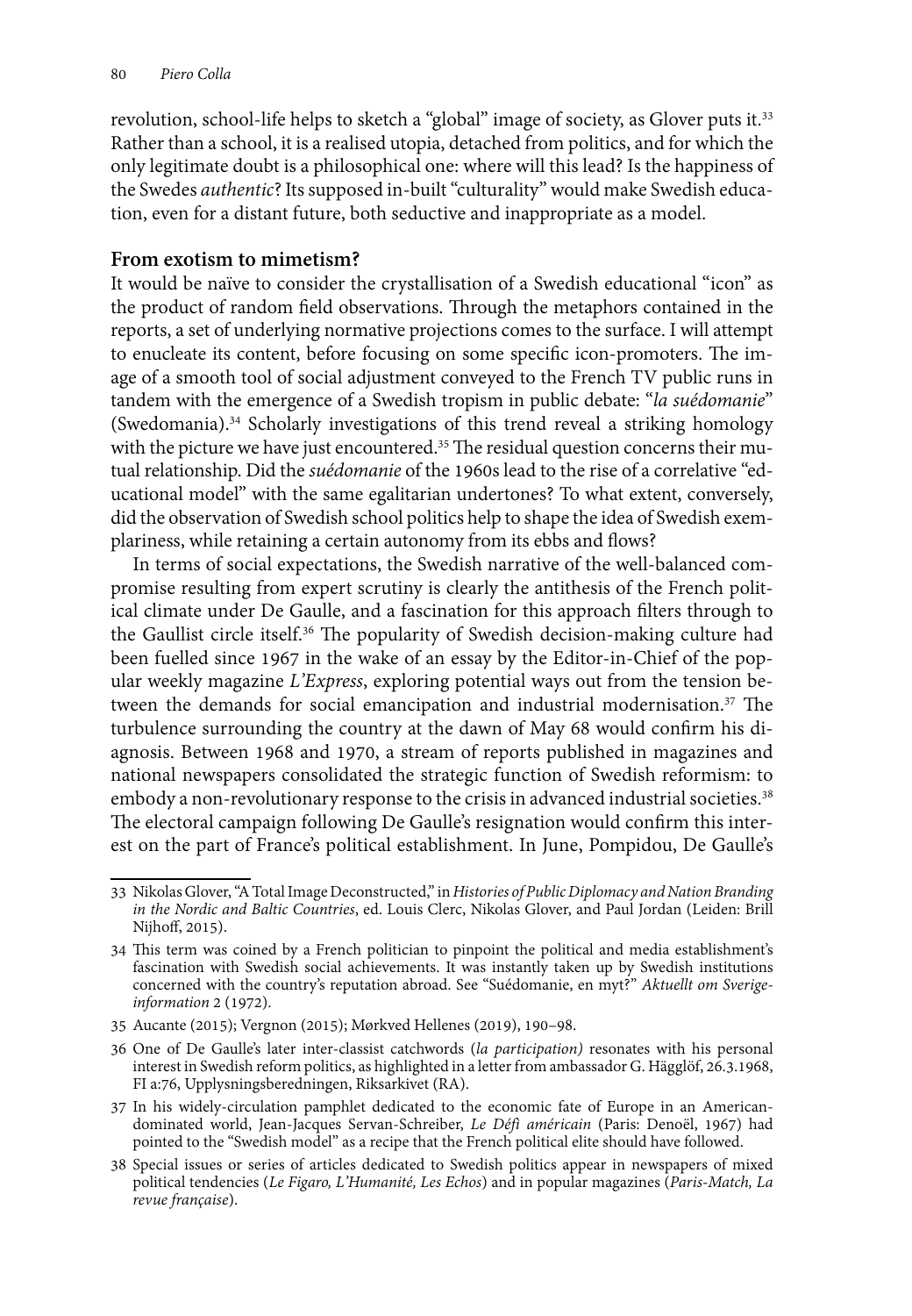Prime Minister and successor president, praised Sweden as his own social ideal; three other candidates would also quote it as a source of inspiration for their own programmes.39 The flexibility of its educational system, in particular, was praised as a remedy to the recurring crisis of capitalism and the social exclusion it creates.<sup>40</sup>

The inner contrast between doctrinarism and pragmatism in education was already a *topos* in the media's portrayal of Swedish schools. After 1968, the parallel between "school model" and "social model" becomes explicit, as does the contrast with the tempestuous French situation, ranging from extenuating industrial disputes to generational conflict. The fact that this narrative lends itself to opposing demonstrations does not diminish its appeal. Traces of it pop up in the way in which the school is analysed in the TV report "the Swedish paradise" by the socially-committed film-maker, G. Demoy, broadcast in June 1969. From the outset, Sweden is portrayed as the country "that our politicians, economists and trade unionists like to take as an example."41 The underlying question was one that would remain the same in the following decades: did the model really live up to expectations? The school system provides an ideal verification tool. The answer is provided in the form of a meeting with a vocational retraining course for adults, and with a compulsory school affected by the recent reform of the curriculum: the introduction of *Lgr 69*. The link between a visible integrative utopia and possible reform strategies has become clearer, with the latter calling to overcome the boundary between practice and literature and the hierarchies of traditional values that steered the system. Testimonies gathered from pupils and teachers would only serve to confirm it: teaching had become more in tune with real life and the personal dimension. Sexual education was once again raised as an example.

The format of the 1969 report makes it particularly revealing of the public's expectations; the report from Sweden was followed by an in-depth conversation between an audience of young French adults and two guests—an industrial representative and a student—in a live connection from Stockholm. Echoes of the anti-authoritarian revolt in French society are constantly in the background. Are there any pupils' unions? Is Swedish youth also rebelling?—are among the questions from the audience. The answer, which filters from the information provided by the guests, suggests that in Sweden there are fewer reasons to regard the institutions as an enemy. Educational innovations such as the recent suppression of the *studentexamen* (Swedish Baccalaureate) open a window on a utopian future dominated by the idealism and spontaneity of a new generation.

Throughout all the broadcasts, different demonstration schemes coexist. On the one hand, the reports essentialise the diversity of the two educational approaches. The Swedish rejection of any kind of selection is set against a competitive, elitist school. On the other hand, after 1968, there is a tendency to show that the French reform agenda is heading in the same direction. This is a likely explanation for the increasing number of documentaries once Jacques Chaban-Delmas had been sworn

<sup>39</sup> Revealingly, Pompidou confided his feelings to *L'Express*, the magazine most committed to pro-Swedish PR.

<sup>40</sup> One of the candidates in the 1969 elections, the reformist socialist Michel Rocard, referred in his campaign to the achievements of the Swedish system of lifelong learning.

<sup>41</sup> *Le paradis suédois* (1969).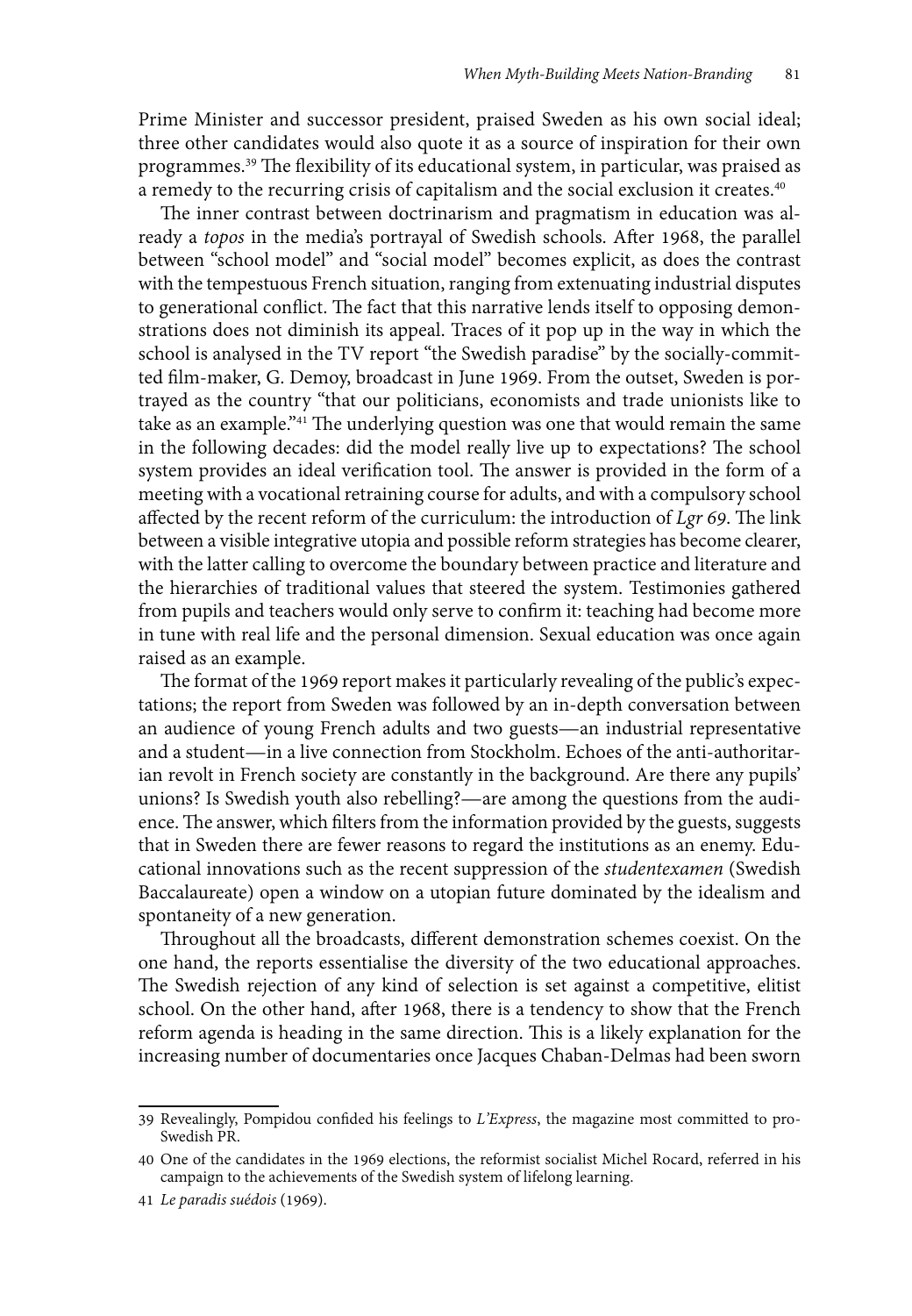in as Pompidou's Prime Minister (June 1969). Despite its unusual features, the Swedish example now plays the role of legitimising the stated intention to overhaul the national education system, as well as the good intentions of its conceptors. The title of a TV programme ("Progress contract") directly takes up a Chaban slogan in favour of a social ceasefire. To test its feasibility, the report analyses the Swedish practice of trade union involvement, along with the broader idea of participation from an early age, which is proudly outlined by the newly-elected Prime Minister (and former Education Minister), Olof Palme.

Policy lending and comparisons were the primary focus of that year's TV reports.42 The format of the programmes is altered: more airtime is given over to studio debates and the nature of the reforms and their transferability are subjected to a more in-depth analysis. The question is now directly addressed with the help of Swedish experts, interacting in fluent French and familiar with the expectations of their hosts. The new narrative style permeates the first documentary entirely devoted to Swedish educational experiences, "Sweden, a new school." It was produced after the presidential elections and in collaboration with the Swedish Embassy. On this occasion, the link with the guidelines for the ongoing reform of primary-school curricula in France and the exemplary status of the Swedish experience emerges from the format of the broadcast itself. This takes the form of three long reports interspersed with in-studio conversations between the journalist and two experts: one Swedish (a national education inspector) and the other French. The context is now clearly outlined: it is that of the voluntaristic turn of the 1969 curriculum: education in gender equality, an increase in practical subjects such as parenting skills and domestic science, and removing the last traces of separate educational pathways within compulsory schooling. Despite the abundance of technical elements, the Swedish example did not come from the content of the reforms but from much more intangible qualities: the "spirit" highlighted by the above-mentioned documentaries. It is the long scenes filmed in the classroom and the physical attitude of the Swedish pupils that serve as an example.43 The directive role of adults and teachers seems marginal and the role of active methods is underlined.

The studio-recorded section served to rationalise all these impressions and translate them into basic principles. The Swedish expert proudly rattles them off: the social utility of study, the need to constantly update content, and self-education and self-evaluation, which are at the heart of the compulsory school reform but would also soon inspire the reorganisation of high schools and universities. Faced with these perspectives, the French representative openly placed himself in the role of willing pupil. As he points out, the primary school reform project launched in August by the new Education Minister, Olivier Guichard, follows the same track with its move away from centralism, increased responsiveness to the needs of individual pupils, and less "academic" contents and methods.<sup>44</sup> The supposed consensus

<sup>42</sup> "The admiration for Sweden has made way for imitation"—notes the press review on global *Sverigebild*, issued by the Ministry of Foreign Affairs. *Sverige i utländsk press* (Stockholm: Utrikesdepartementet, 1969).

<sup>43</sup> "Look at these faces," the off-screen commentary exhorts from the opening frames.

<sup>44</sup> In primary teaching, the humanities would be embedded within an interdisciplinary "awakening" subject: a reform that brings to mind the notion of "social orientation subjects" in Swedish curricula (from 1962 to the 1980s).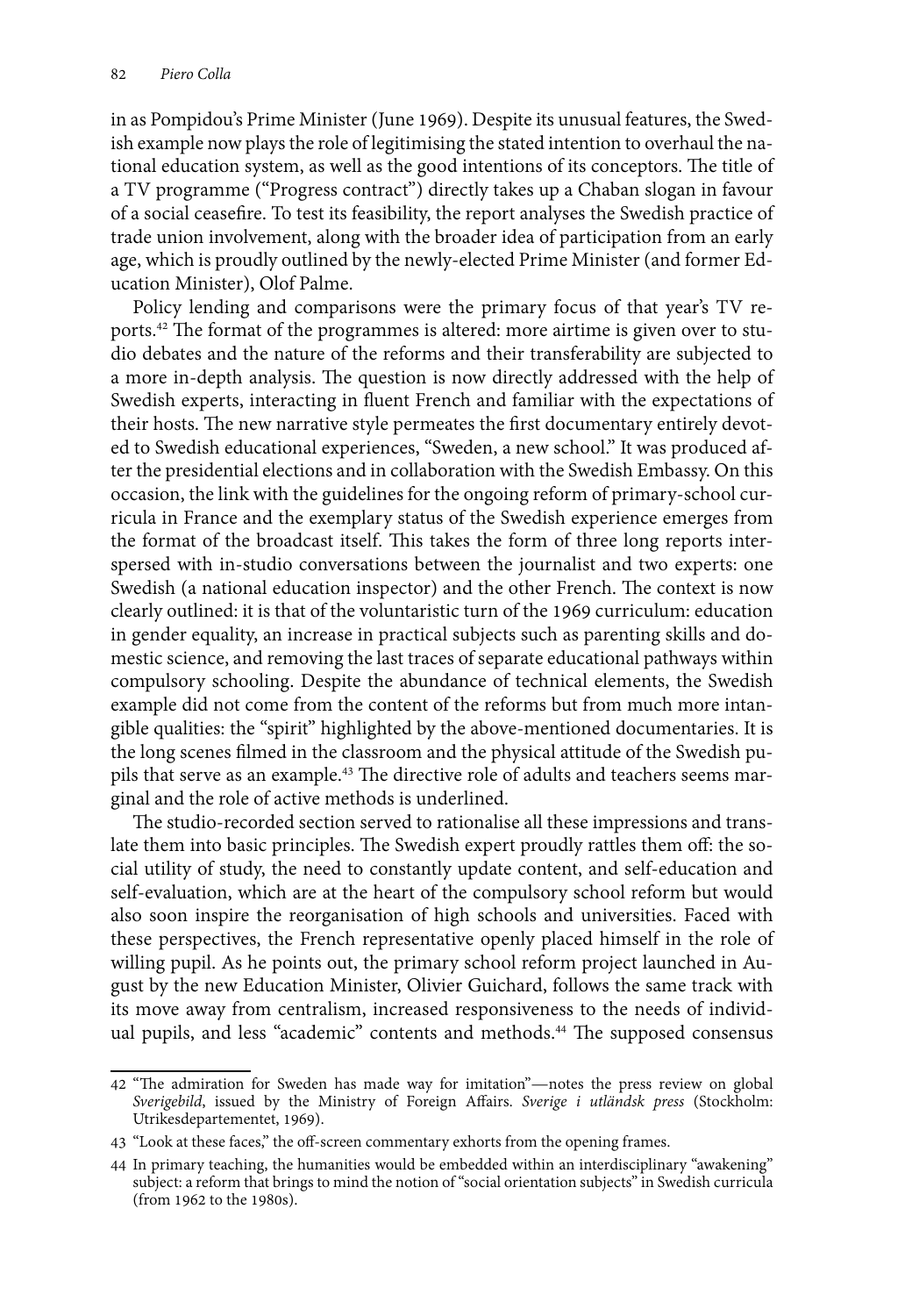is somewhat undermined by the general tone of the presentations. Some signs of concern emerged from a long interview with a group of Swedish high-school teachers: French-language teachers, since, in this case too, the interviews were conducted without interpreters. The psychological impact of the issue of autonomy and democratisation on the teaching profession comes to light: as these first-hand observers explain, when teaching focuses on the individual pupil and the role of the teacher-judge is abandoned, the teacher is placed under an unprecedented psychological burden.

A final rhetorical thread falls outside the scope both of idealisation and comparison. It articulates a vague anxiety over the consequences of the path Swedish reformers appear to be pursuing undaunted, which involves a dismissive approach towards the aura of the school-institution and the disillusionment of the adult world. Some of the remarks by J.-E. Jannesson, the presenter of "Sweden, a new school," hint at this cultural distress: "It is as if the family did not exist [...] You are busy creating a new people […]" Indeed, all these questions revolve around the moral legacy of the Welfare State as such. They could be likened to broader, ambivalent narratives of Swedish success and its psychosocial corollaries. But child welfare and school life will lastingly provide the scenario in which such issues can be articulated.

The mail archives of the Information Council (KSU) bear witness to the growing unease of Paris-based officials with the media's new approach to *suédomanie*: sarcastic press reviews of "Sweden, a new school" make them afraid that excessive sympathy might turn into its opposite; a diagnosis that proved to be prophetic.45 The end of 1969—the peak of *suédomanie*—is also when media interest in Swedish society begins to decline: the critical and self-critical hints contained in the latest reports anticipate a downward trend, which will be followed by total indifference in the second half of the 1970s.<sup>46</sup> However, for reasons I will attempt to investigate, interest in the school system takes other forms, spreads to the educated classes and will resurface with equal force.

#### **School narratives as a branding tool**

The search for the specific origins of the French media's focus on Swedish education provided me with an insight: this popularity was gaining ground in parallel with the launch of a systematic branding campaign for Swedish social achievements. In his study of the genesis of the Swedish Institute (SI), Glover outlines the advent, in the 1960s, of new tools and rhetorics of state-run cultural diplomacy.47 How does the new Swedish "educational model" fit into this picture? A study of cross-influences should see this as a relevant question. It calls for a different kind of source material, as well as recent literature on Swedish information and propaganda targeting a French audience. The aim is to bring out specific iconisation agents that anticipate the target's expectations, fuel the demand and channel it into certain directions. Our attention should in fact be focused on two areas: on the one hand, the way French interest was monitored in Sweden thanks to the upgrading of the public-service branches in

<sup>45</sup> Letter by D.M. Winter (Paris Committee spokesman) to the Foreign Ministry on November 5, 1969.

<sup>46</sup> In "Contrat de progrès," a female activist brings up the recent wildcat strikes in the Port of Gothenburg as an example of the existence of pockets of discontent among workers.

<sup>47</sup> Glover (2011).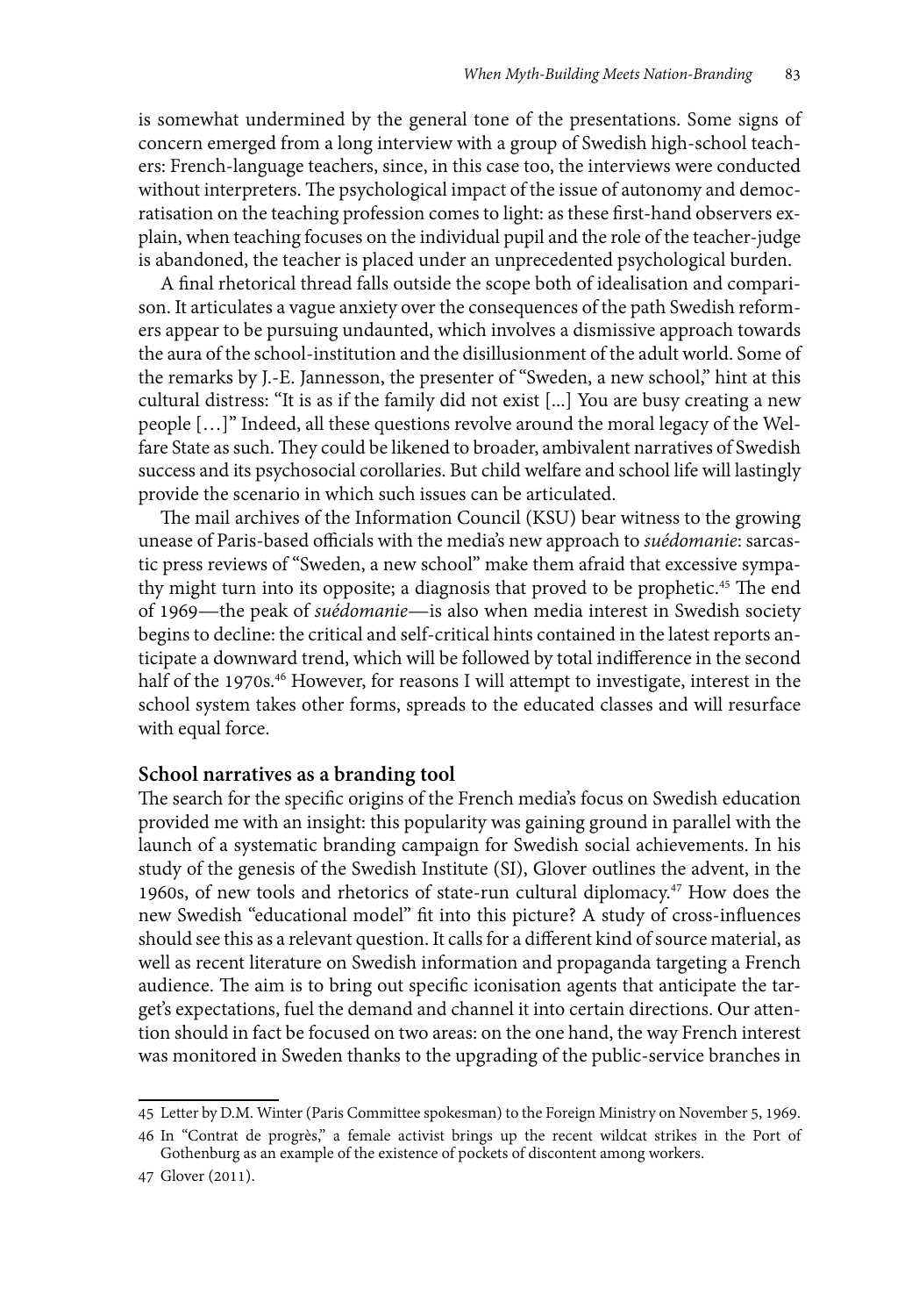charge of the *Sverigebild*; and on the other hand, the role of the 1960s educational reforms in shaping an attractive image of Swedish social reformism.

The launch of a specific "French action" (*Sverigeaktionen i Frankrike*) by the Information Council in 1963 provides a test-case of the relevance, within a specific context, of a coordinated approach to information about Sweden. The convergence of three factors works as a trigger: interest on the part of business circles to strengthen their positions in France; the business-like marketing of a country treated as a product; and a switch in focus towards social content and pilot reforms.48 The Council's initiative drew on the findings of a poll on the *image* of Sweden in France carried out by an advertising company. The test bench for the so-called "Paris Committee," created to coordinate opinion-building initiatives, was the organisation of a state visit to France by the King of Sweden (28–30 May 1963) and Prime Minister Erlander. These high–level exchanges coincided with two major exhibitions dedicated to Sweden.

A strategy designed to shape a positive image of the country through advertisements and reports in important news outlets is clearly outlined in the minutes of the Paris Committee. Its articulation with a general policy trend would emerge in the years to come. At first, the information provided concerned "generalist" actions based on visits by Swedish celebrities, the promotion of industrial products and advertisements in the biggest news outlets.<sup>49</sup> But it soon evolved into more focused initiatives, targeting journalists interested in Sweden and intellectuals sympathetic to the country's social achievements, as well as sociologists and civil servants from De Gaulle's *commissariat au plan*. 50

A trend well highlighted by Glover is confirmed by the study by Mørkved Hellenes: in the second half of the 1960s, the branding focus is on best practice in family and social reforms. This aspect plays a particular role in the relationship with France, driven by the presence of responsive journalists and politicians included in official visits, and finally by the outbreak of interest in the French public debate. It is easy to see that the new focus of school policy (often in connection with family policy) plays an increasing role both in the demand for information from France and in the supply of documentation, to such an extent that it gains a place in the "global" country narrative, as articulated by the cultural PR-agency in charge of study exchanges, the Swedish Institute. An early example is the study-visit programme called "Knowledge of Sweden," then "Living in Sweden."51 The initiative was aimed at middle-ranking French public servants and advertised in *Le Monde* and other newspapers. Beginning in 1964, a specific space was reserved for education and for the recently adopted reforms, which were presented to the French guests in an introductory speech by a senior official followed by a documentary film.

An enhanced synergy between different branches of State administration nation-branding agencies and national sectorial agencies—acted as a trigger here.

<sup>48</sup> See Glover (2015).

<sup>49</sup> Protokoll 10/01/1963 and 21/10/1963, Kommittén för Sverigeaktionen i Frankrike, Upplysningsberedningen, RA.

<sup>50</sup> Ibid., protokoll, 7/11/1963. The broadcast *La Suède* was produced in the aftermath of the King's visit to Paris.

<sup>51</sup> Pariskontoret, F III – 26, 1969, Svenska Institutet, RA.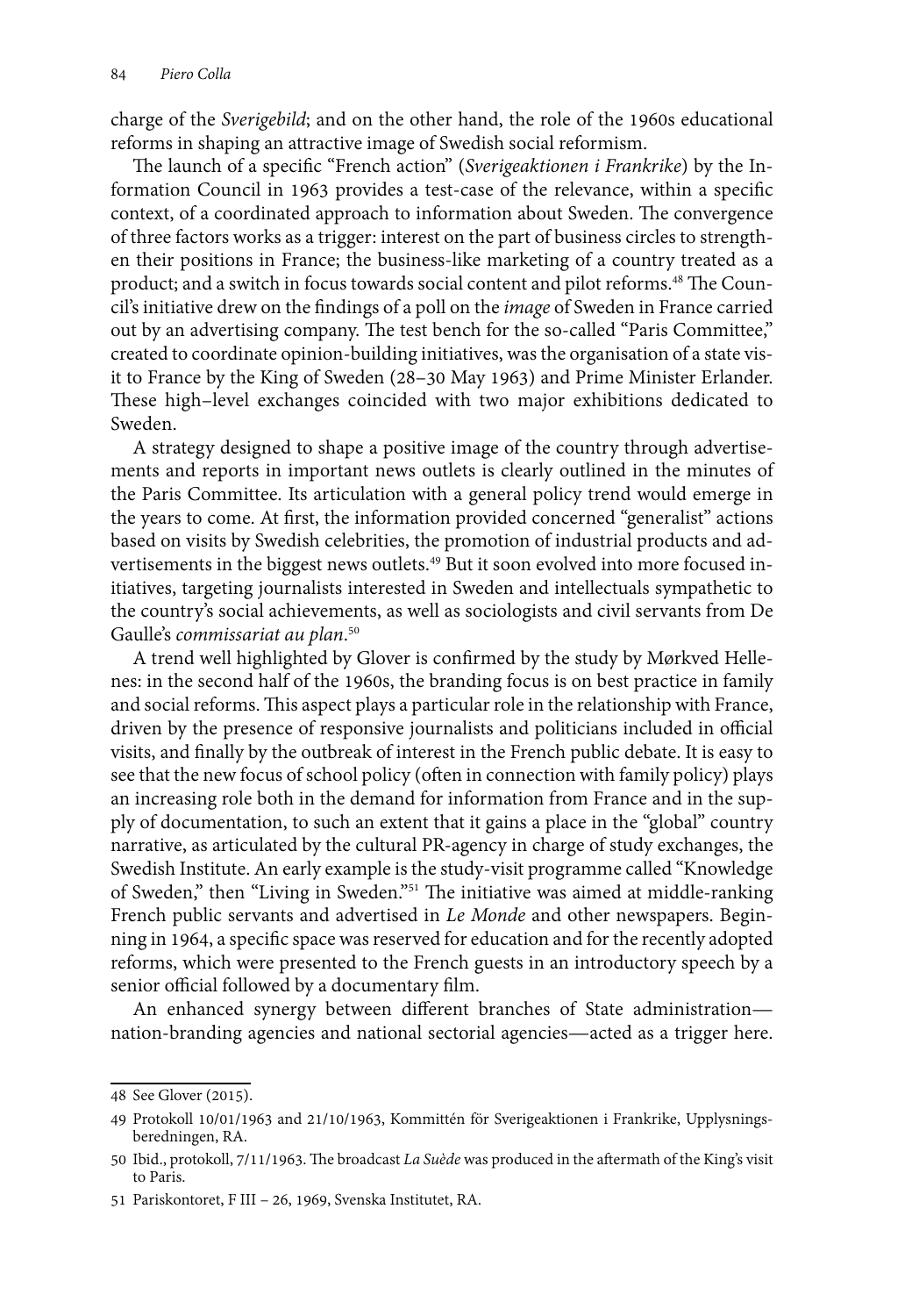Quantity and quality of the information output were underpinned by a greater emphasis on dissemination and self-promotion on the part of the National Board of Education. Disseminators were often administrative or scientific leaders of ongoing reform projects; features of the reform projects involving a social relevance—civic education, vocational orientation in school, etc.—were replicated from one publication to another.52 The material then reached the SI—which coordinates dissemination—and was conveyed in the form of brochures.53 A first wave of broad publications in French was edited, both in France and in Sweden, in connection with the country's first wave of popularity, linked to the visit of Sweden's head of state and the "action" of 1963-1964.<sup>54</sup>

This pre-organisation of information flows was, in part, the result of the professionalisation of the nation branding process described by Glover and Mørkved Hellenes; this might suggest that the school that was so admired in France was, essentially, one of the tools that the Swedish political system was using to create an *interesting* narrative about itself for the outside world. Nevertheless, to point out the coincidence between two paths of iconisation is not the same as explaining them. Image circulation is not a one-way street, nor does it take place in the abstract; what interests me most is the way *different* channels of imitation and conceptual borrowing relate to each other. At this stage of exchange expansion thematic choices are conditioned both by a political input and by the feed-back of Swedish diplomats on the ground, sensitive to the target's responsiveness. These are the premises of a hybridisation: unwittingly, Swedish diplomats and press officers, academic institutions from the two countries, and French policymakers in search of proven examples created a common narrative.

The first revision of the comprehensive school curricula in 1969 marks a turning point, both in quantitative and qualitative terms. From that year onwards, the layout of the foreign-language information sheets produced by SÖ became more sophisticated55. A summary of the first *grundskola* curriculum had been published in French in 1964 and a 1969 redraft resulted in a multilingual, fully-illustrated booklet presenting the salient innovations of the new curriculum.<sup>56</sup> The iconography features images of students at work in front of industrial machines, engaged in the shooting of a film or busy in a fully-equipped laundry. Exactly the same choices find echoes in French TV reporting of the time. Thematic leaflets were published to reflect both the general intentions of the system and specific priority reform areas: vocational guidance (PRYO), education for the disabled, sex education.57 Most of the leaflets released by SI ("Actualités suédoises" series) on educational matters—a standard

<sup>52</sup> *Informationsblad* 1965–1972, Skolöverstyrelsen, RA.

<sup>53</sup> *Upplysningsmaterial på främmande språk*, SI. Over the years, technical data sheets (*faktablad*) disseminated through the diplomatic representations had delivered information on the school system in scattered and generic form. Production of the data sheets increased sharply towards the end of the 1960s. *Informationsblad*, BIC:1, 1965–1968, Skolöverstyrelsen, RA.

<sup>54</sup> See Bengt Hultin, *L'école nouvelle en Suède* (Stockholm: Skolöverstyrelsen, 1964) and *L'Enseignement en Suède*, Notes et études documentaires, n° 3044 (Paris: La Documentation française, 1963).

<sup>55</sup> Bib 1, 2, 3, Skolöverstyrelsen, RA.

<sup>56</sup> Hultin (1964) and SÖ, *Voici l'école de base* (Stockholm: Liber, 1971).

<sup>57</sup> *Informationsblad*, BIC:2, 1969, Skolöverstyrelsen, RA.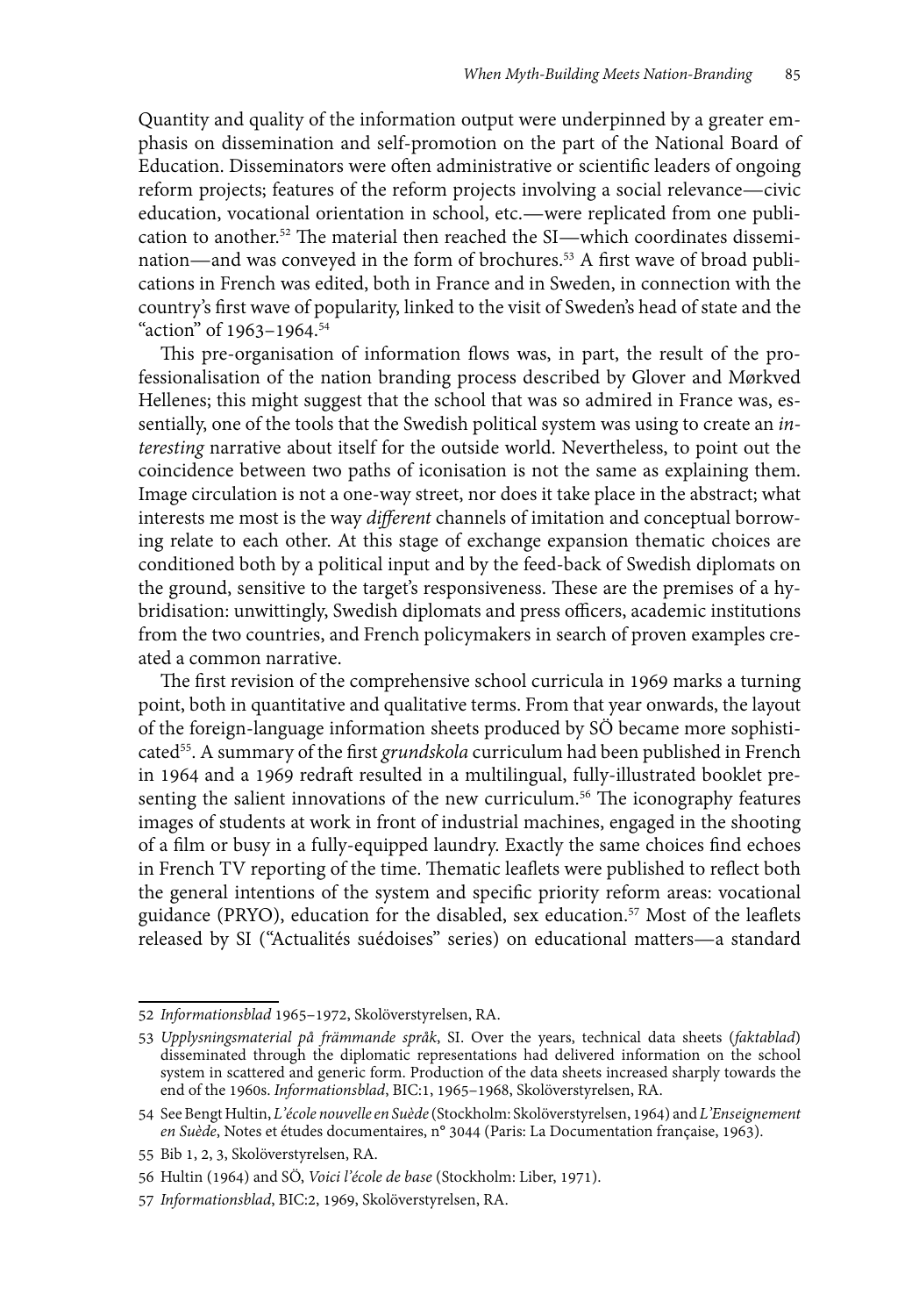information source for foreign media—were in fact re-editions of SÖ publications.58 In the ensuing years, they would report methodically on reorganisation projects (SIA-reform, 1974–1976 and the new Nursery School, *förskola*, launched in 1975) or specific curricula reviews, namely religion instruction and sex education. Values such as equality and integration were foregrounded: the focus shifts from organisation of the system or statistics towards ideology and opinion-building. The focus on technical analysis within SÖ shows that modernising the style of these campaigns was becoming a strategic dimension of the school reforms—a task which required the assistance of private consultants.<sup>59</sup> Thus, while the nation-building branch was the messenger, the message itself was being processed within the reform branch—all the while occupying a growing place in the national self-image. $60$ 

At this stage, the role played by Sweden as the object of the French debate undergoes a quality shift: the context was no longer that of a passive response to an act of goodwill towards the country and its products but of an internal push towards the *imitation* of a societal project.<sup>61</sup>

SI-arranged information tours now become a preparation for the transfer; school officials and teachers are increasingly targeted. Both the crew of "The Swedish paradise" and the author of the first monograph on education in Sweden had been part of such initiatives.<sup>62</sup> According to the scheme expertly illustrated by Marklund and Petersen in their essay *Return to Sender*, the debate that had taken hold in France and the increasing expectations from the target audience steer, to a certain extent, the branding actions. The French *Sverigebild* trend was conscientiously monitored both by the press reviews of the Ministry of Foreign Affairs and by the Information Council. The upward trend represents not only a success indicator, but a concrete spur to strengthen and focus the communication.<sup>63</sup> Unsurprisingly, the budget estimations of the information campaign for France for 1970 put the emphasis on education issues.

The strategic alliance between the educational and nation-branding branches confers a more programmatic character on the information material designed for a French audience; some of the topics highlighted are both a picture of the current political agenda and a call for comparison.<sup>64</sup> At the same time, the increase of the bulk of information available for circulation prompted a synergy with French media

<sup>58</sup> *Upplysningsmaterial på främmande språk*, Evi:96, SI.

<sup>59</sup> *Informationsfunktionens roll i* SÖs *reformarbete* (report dated 12.6.1970). Konsult Kollegiet AB. The State reform bureaucracy's increasing focus on external communication was also a consequence of its assumption of new responsibilities for awareness-raising campaigns targeting immigrant populations.

<sup>60</sup> Senior officials, including SÖ's general director, often feature among the authors of French summaries of the latest reforms. See Jonas Orring, *L'école en Suède: un aperçu sur l'enseignement primaire et secondaire* (Stockholm. SÖ-förlaget, 1968).

<sup>61</sup> Letter by G. Hägglöf on 26.3.1968, FI a:76, KSU, RA.

<sup>62</sup> Furthermore, a study visit for eight French journalists specialising in education was arranged from 20 to 26.4.1969 by the press service of the Ministry of Foreign Affairs—in cooperation with SÖ.

<sup>63</sup> Initially, the Council's minutes record the request for more funds for information in France, due to a peak in spontaneous interest; later, they would acknowledge that the demand for exhibitions and conferences had become "too great to be met." Protokoll, 21.10.1969 and 8.4.1970, KSU, RA.

<sup>64</sup> *The principle of objectivity in religious education, Environmental education, Sex roles studies*… *Informationsblad,* BIC: 3 1970–1972, Skolöverstyrelsen, RA.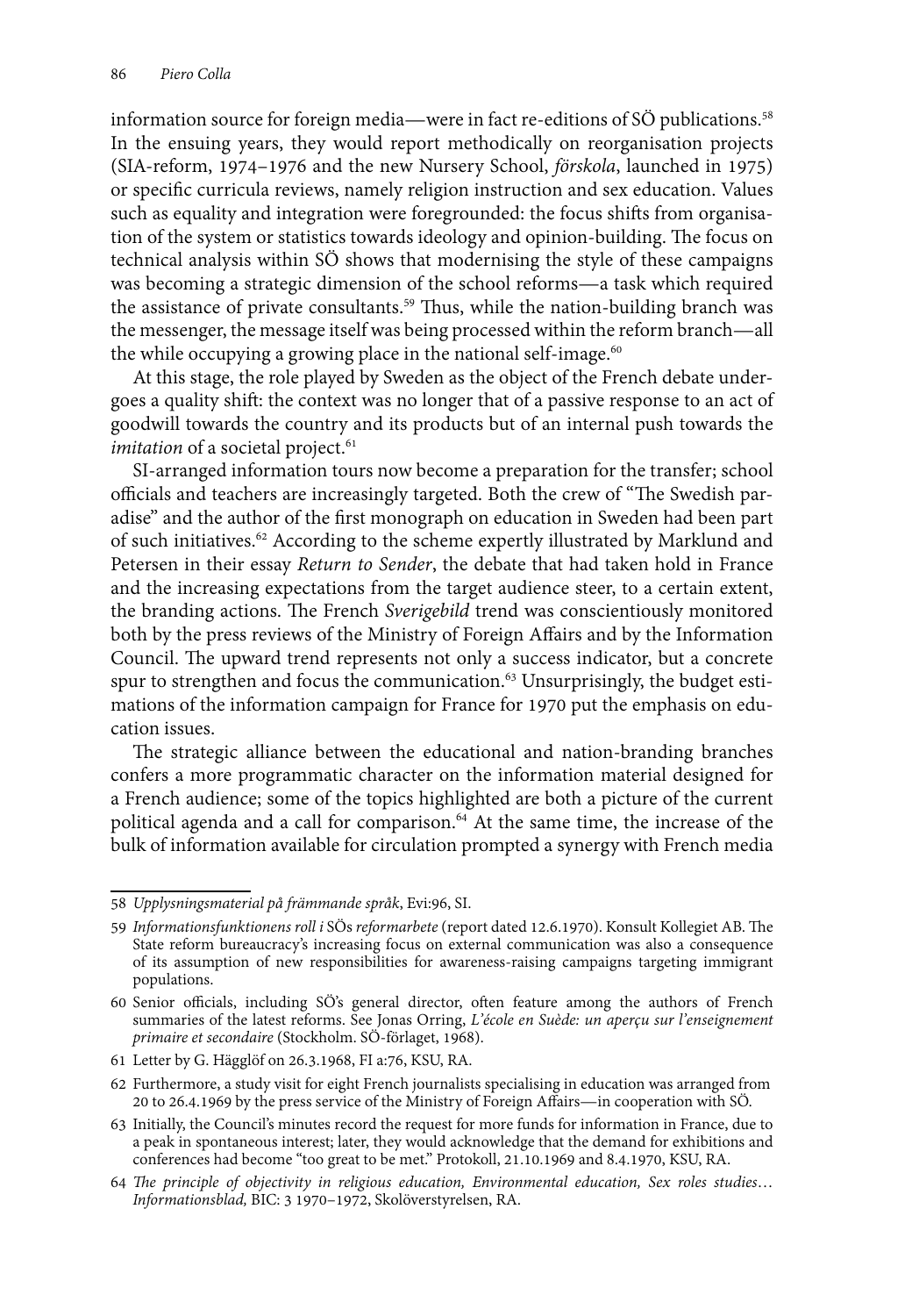actors. A synergy, or a role-play: a new type of cultural mediator—largely young, dual-nationality authors—operate within the Board, tasked both with debunking mythical constructions and substantiating them. One of the new contributors was R. Weber, a 29-year-old journalist who, in 1970, wrote a short pamphlet for the SI on *Gender Role Retraining in Swedish Schools*. This was soon followed by *A Showcase of the Swedish School System* and *Learning to Become a Swede* (1971), on immigrant education.<sup>65</sup> At the end of the day, French journalists (namely, press correspondents in Sweden) helped nation branding bodies to complete the work: transforming an ambivalent object of fascination, the Swedish school, into an all-round "model."<sup>66</sup> At the end of 1969, National PR-agents noted that the infatuation for Sweden in France was so intense that it could not be ascribed to their efforts. At the same time, it was becoming a handy tool to target them.67 Both sides of the picture, diplomatic branding and mythologisation, had come closer and closer to each other.

#### **Influence networks and international expertise**

A further, partially independent influencing factor can be observed: the international networking of the Swedish reform architects. Torsten Husén, the academic mind behind the move to the comprehensive school system, soon developed into an agent of conceptual transfer: a prolific, widely translated ambassador of a success story.<sup>68</sup> The way it intertwines with the emergence of a national educational "brand" deserves close scrutiny.

Since the late 1950s, Husén was the main architect of the first body for evidence-based comparisons of national educational systems: the Stockholm-based IEA.69 There is a striking coincidence between the launching of the *grundskola* and the release of the first IEA pilot study on pupils' achievements, in 1962.<sup>70</sup> The Swedish comprehensive school—a pioneer institution, inspired by the synergy between policymakers, research and business—became the laboratory of future, large-scale assessment. As early as 1961, the records of Swedish researchers in the field of longitudinal follow-up of pupils' performance led the OECD to organise a conference in Stockholm on a related topic: the best exploitation of talent through the school system.71 Husén himself took part in it. That same year, the OECD conducted its country review of the Swedish education system. A year later, Husén would visit France

<sup>65</sup> *La r*éé*ducation du rôle des sexes (sic) dans les écoles suédoises*; *Une vitrine du système scolaire suédois*; *Apprendre à devenir suédois*.

<sup>66</sup> Stockholm correspondent M. Salzer praised the high school's "reform of the reforms" in an article based on an interview with T. Husén (*La réforme des réformes*); see also "Swedish School System in Transition" (*L'école suédoise en période de transition*, SI, "Actualités suédoises"), published on March 25, 1974.

<sup>67</sup> Protokoll, 1.12.1969, Kommittén för Sverigeaktionen i Frankrike, Upplysningsberedningen, RA. Linked to this are the budget proposals for the Frankrikeprogram 1970/1971. They envisage the release in France of a multi-volume book on various aspects of current social affairs in Sweden.

<sup>68</sup> See Torsten Husén, *An Incurable Academic: Memoirs of a Professor* (Oxford and New York: Pergamon Press, 1983).

<sup>69</sup> International Association for the Evaluation of Educational Achievement, founded in 1958. The secretariat was moved to Stockholm in 1969. From 1970*,* Husén also chaired the newly-created International Institute for Educational Planning (IIEP), based in Paris.

<sup>70</sup> Joakim Landahl, "De-Scandalisation and International Assessments: The Reception of IEA Surveys in Sweden During the 1970s," *Globalisation, Societies and Education* 5 (2018), 566–76.

<sup>71</sup> "Ability and Educational Opportunity," Kungälv, 1961.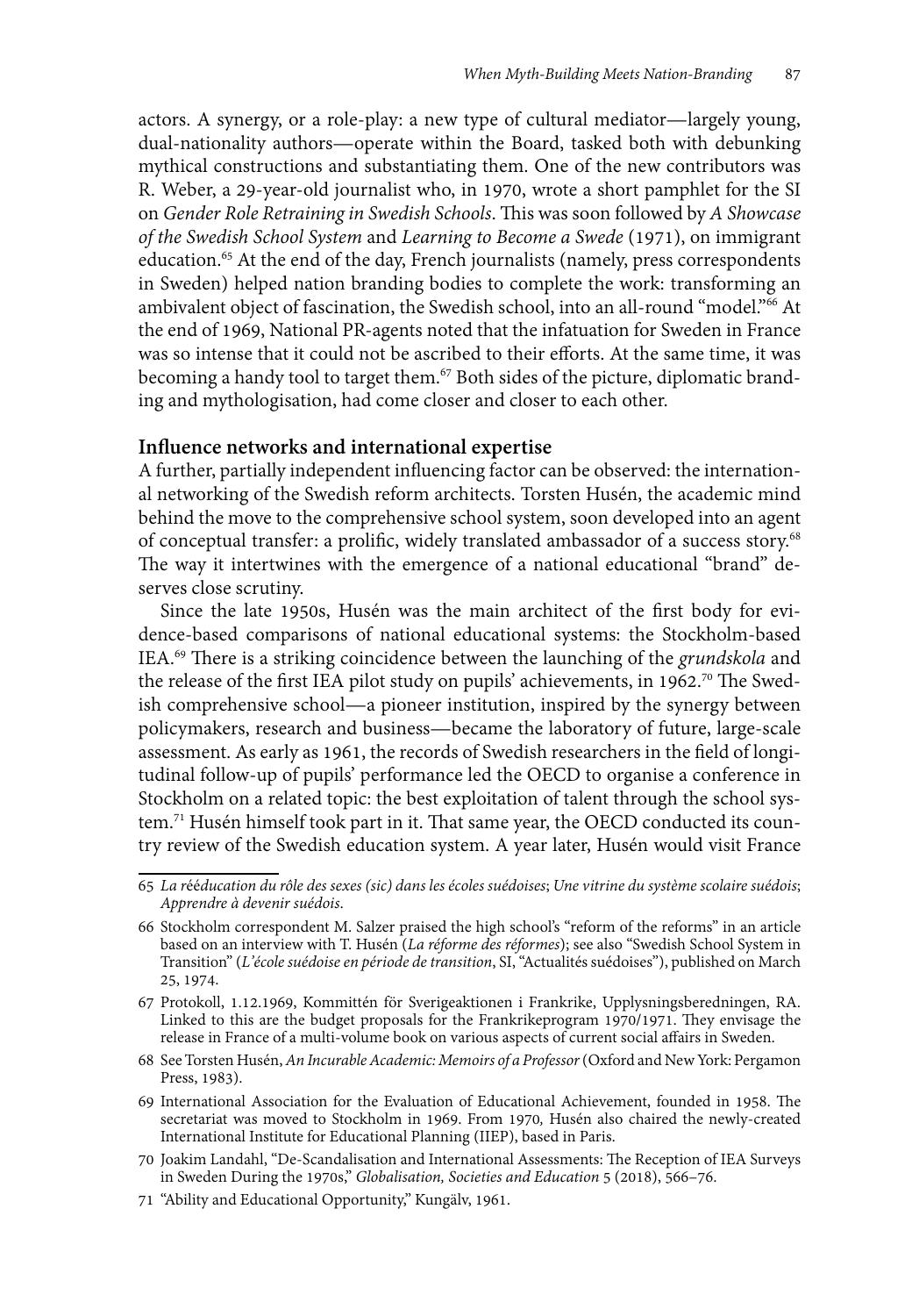on his first academic mission to the country.72 Some of his students would follow in his footsteps, allowing the first experiences in the field of transnational comparison of the performance of education systems to draw inspiration from Swedish knowhow. A Swedish conceptual toolbox would continue to influence the agenda of the international promoters of educational innovation: UNESCO, the Council of Europe, and above all the OECD. After having been tested in Sweden, key-words such as "recurring education," "competences" or "e-skills" were incorporated into a "doxa" of educational modernity.73

The "permanent reform" machinery put in place in preparation for the creation of the *grundskola* triggered an internationalisation dynamic, punctuated by institution and network building and individual study visits. It was not simply a question of marketing Swedish achievements abroad; these scholarly exchanges provided a qualitatively different kind of exemplarity compared to the message conveyed by cultural diplomacy channels. They did not promote a political agenda, but a view of education. The message came across as matter-of-fact: the performance of educational systems was suitable for comparison, and solutions tested in a given context could be measured and generalised. The ideological context of the 1960s—the rise of Sweden as a "leading nation" in the area of social modernisation—was conducive: the international career strategies of Swedish experts would benefit from the country's growing reputation.74 At the same time, test scores consolidated the status of Swedish experiences as quality benchmarks.

To sum up, the French public would be confronted with a twofold seductive input: records of successful reform-making, and the availability of a new generation of experts who were entitled to provide advice and guidance. In the ensuing explosion of conferences and symposia, they were acclaimed as representatives of the education of the future, thereby crediting Sweden with specific expertise in certain areas of school modernisation: equality and social integration through education, civics and sex education.75

The global consequence of these converging actions can be summarised as follows: the creation of a doxa, and the stabilization of a social image. Recent research helps us discern how this process unfolded. Mørkved Hellenes has singled out a concrete legacy of the strategies of cultural diplomacy targeting France: the creation of a Swedish cultural centre in Paris in 1971.76 During the early years of the cultural centre's programming, the changing status of the child in society played a limited, but subtle role; events and exhibitions with a focus on children's life and

<sup>72</sup> Husén (1983) recalls that, all through the 1960s, he was involved in the country reviews that the OECD produced on three countries: the United States, Germany and France itself.

<sup>73</sup> Torsten Husén, "Lifelong Learning in the 'Educative Society'," *International* 17 (1968), 87–99. Through his assignments at the OECD's Centre for Research and Innovation in Education in the 1990s, and the latter's role in the elaboration of "PISA" rankings, the Swedish scholar and senior civil servant Ulf P. Lundgren, paved the way for promoting this concept as a standard tool for international testing of educational achievement. Ulf P. Lundgren, "Pisa as a Political Instrument," in *Pisa Under Examination*, ed. M. A. Pereyra et al. (Rotterdam: Sense, 2011), 15–30.

<sup>74</sup> Landahl (2018), 569.

<sup>75</sup> Often, the proceedings of the conferences held abroad by these experts feature in the Board's external communication output. See T. Husén's report on "Education in the Year 2000," 1.11.1971, *Informationsblad,* BIC: 3 1970–1972, *Skolöverstyrelsen*, RA.

<sup>76</sup> Mørkved Hellenes (2019).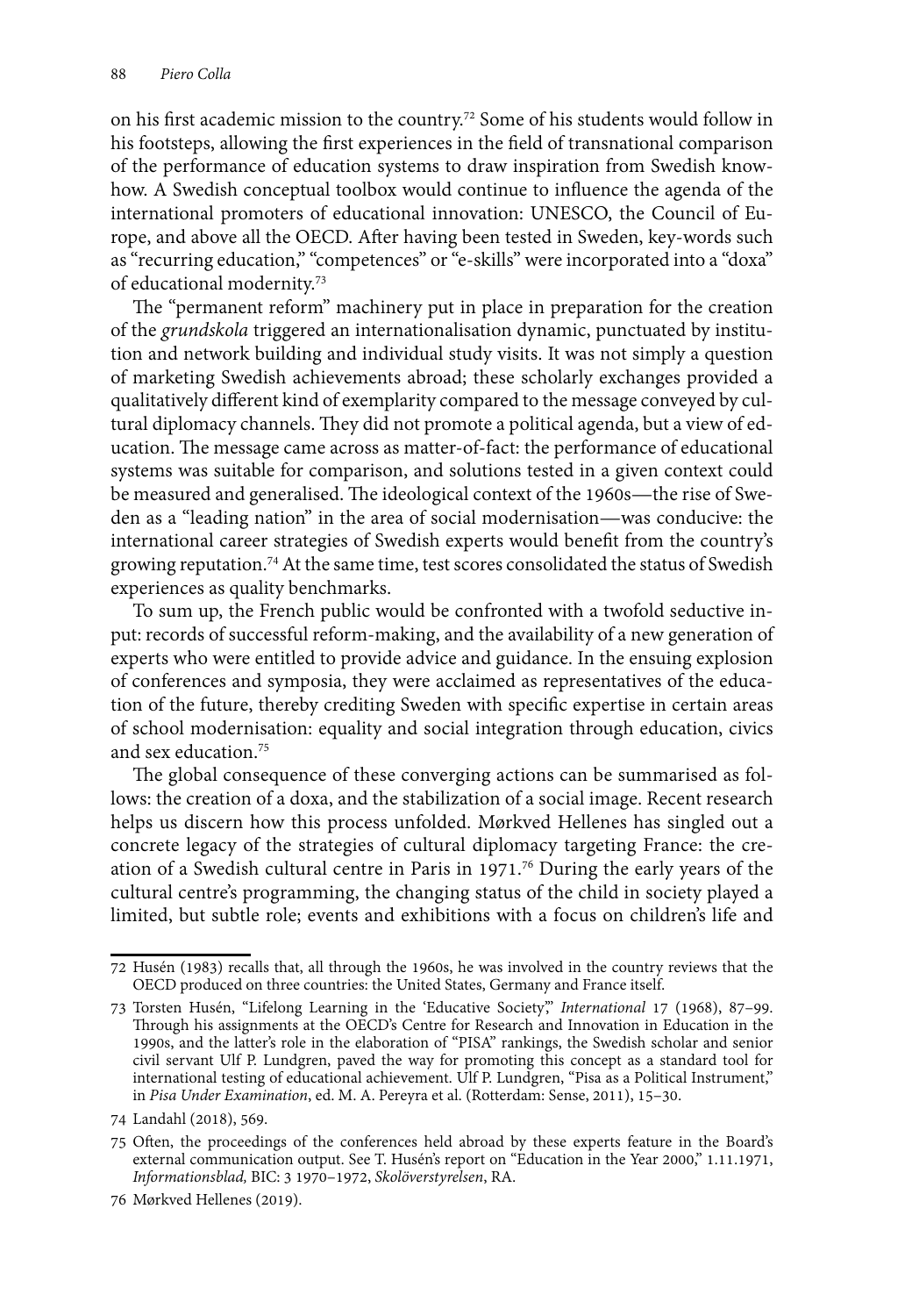school practices clearly appealed to the curiosity of the educated public.<sup>77</sup> The correspondence records of the centre also reveal a keen interest on the part of French high-school teachers, public servants and journalists, along with requests for further information.78 New media channels then follow suit. In the early 1970s, a paperback collection (*La Suède en question*) was released, in cooperation with SI, to provide the French public with a picture of the most salient features of the Swedish approach to social organisation. The school reform was the subject of a separate volume; like Servan-Schreiber, the author was a journalist at *L'Express*. 79 Academic interest in French–Swedish comparisons also develops rapidly: making *this* particular school relevant for French topical debate had become a conditioned reflex, ready to operate whenever the internal political climate required it.<sup>80</sup>

## **The Swedish school's comeback in French media coverage (2010–2019): From model to** *anti-model***?**

It is in its translation to television that the iconisation process reaches its zenith. Cursory glimpses of life in Sweden are elevated to the status of an in-depth report, generally leaving image-exporters and transfer agents concealed behind the scenes. Both lessons and warnings from the "model" are displayed in a categorical manner. It has been all the more puzzling to recognize the same pattern in French media discourse produced 50 years later—in the era of laboratory teaching, e-learning and virtual classrooms.

An examination of the archives of French state radio and television and the databases of generalist press articles from 1945 to the present day shows that the focus on Swedish education policies of the late 1960s was followed by a gradual decline in media coverage, which has been interrupted by a reawakening of attention in the last 8–10 years.<sup>81</sup> As in the past, French attention to the state of Swedish education is being stimulated by the vigour of the internal debate in Sweden. In the background are the controversies resulting from the organisational reforms promoted since 1989, in particular the municipalisation of administrative and pedagogical responsibilities, and the partial deregulation of the curricula: but in this case, the impact has clearly been a delayed one. A recent example is the controversy within the Social Democratic government over the effects of opening up the education system to the market, which contributed to the central role played by the school system in the campaign for

<sup>77</sup> I refer in particular to the touring exhibitions *Make Way for the Children!* ("Place aux enfants") and *Children in Town* ("Les enfants en ville"), held between 1976 and 1978. F 2:4, Pariskontoret, Svenska Institutet, RA. In the case of the latter exhibition, the content was provided by the newlycreated Play Environment Council (*Lekmiljörådet*); it replicated previous promotion campaigns run in Sweden.

<sup>78</sup> The airing of *Sweden, a new school* provoked "several hundred" requests for information at the Swedish Embassy.

<sup>79</sup> Serge Richard, *Ecole nouvelle, société nouvelle* (Paris: Seghers, 1971).

<sup>80</sup> Although no specific studies were produced, the *Revue française de pédagogie* dedicates ample space to the reporting of experiences and reviews of Swedish expertise in different areas, through the section "A travers l'actualité pédagogique" (Exploring current pedagogical trends).

<sup>81</sup> I have only been able to find one reference to the Swedish school system in TV programming since the early 1970s; this was from May 1979 and refers to the law prohibiting corporal punishment. This silence would be broken only in the 1990s by a few sporadic flashes of information. The same pattern applies to radio broadcasting.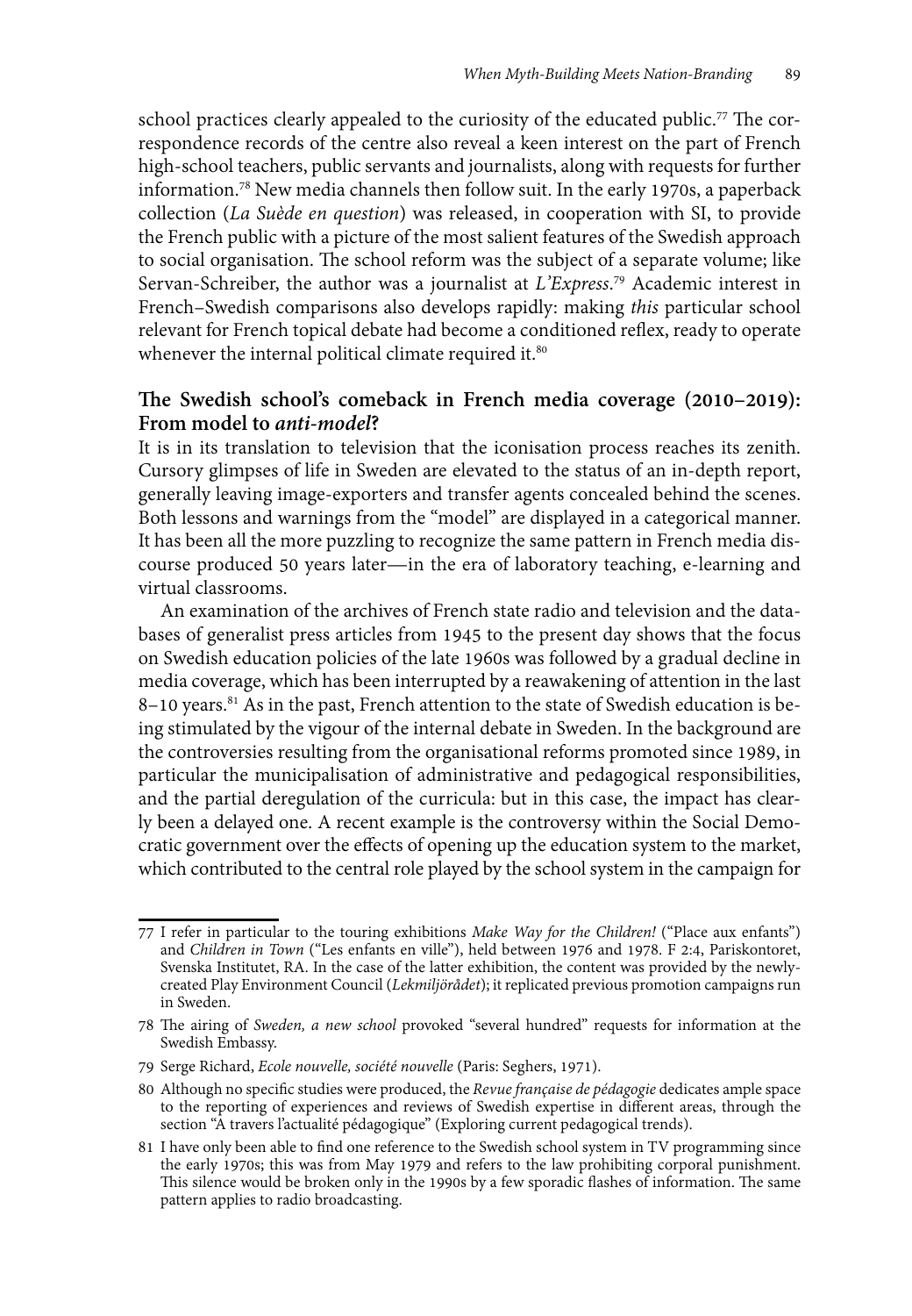the Swedish general election of 9 September 2018. By drawing attention to the way school companies in Sweden are allowed to generate profits, several French media surveys have addressed the boom in private education, the commercial logic governing competition between schools for the enrolment of children and the transformation of teachers into service providers.<sup>82</sup> The prevailing mood is one of outrage: press articles and TV surveys portray a system that has become irresponsible, where schools and kindergartens listed on the stock exchange have bent their teaching to fit the logic of advertising, and they then transfer their failures onto the shoulders of pupils. This narrative has quickly developed into a cliché: as a matter of fact, the education situation had been described along the same lines during elections in Sweden four years earlier, when a TV report by the Franco–German channel ARTE claimed in 2014 that the school system in Sweden was "going off the rails."<sup>83</sup>

The drastic nature of the French criticism, particularly on the left of the political spectrum, is not surprising in light of the special regime (*l'exception culturelle*) that France claims for the cultural goods sector in international negotiations, when faced with the pressure of market forces. But there are also other explanations for the dramatic tone: the denunciation of the alleged commercial intoxication of the Swedish school system reveals a hidden anticipation: the persistence of a utopian outlook, rooted in a narrative tradition. In fact, many reports show frustration with the fact that Sweden "is not what we believed," that is, a system where equality and equal opportunities are a flagship.<sup>84</sup> This bewilderment has provided grounds for criticism: this could possibly explain why the "failure" of the system has been repeatedly addressed on state radio, television and in the press with a substantially uniform approach and tone on the part of the various commentators.<sup>85</sup> A successful myth-building exercise is now at odds with its objective: the existence of a positive bias among foreign observers becomes an aggravating factor or, to quote Marklund, a "trap."86

As is often the case with conceptual transfer, the debate that had developed in Sweden years earlier was resurrected in France and transformed into a one-sided message about Sweden's "new" neoliberal course in education. Since 2008, the Swedish government and school authorities have launched several assessments of the unforeseen effects of the transfer of management responsibilities from central government to the municipalities.<sup>87</sup> These assessments led to increased supervision by the central authorities of, for example, the opening of private schools and teacher certification; but the protracted controversy in Sweden has progressively transferred it into the French intellectual arena, where similar issues were emerging. The debate no longer focuses on the "foundation" of a model, but on its alleged "demolition." To this can be added a controversy in domestic policy in France: the polemical use of

<sup>82</sup> Violet Goarant, "Privatisation de l'école, le fiasco suédois," *Le Monde diplomatique*, September, 2018*.*

<sup>83</sup> *Suède: Les dérives du système scolaire* broadcast on September 7, 2014 on ARTE.

<sup>84</sup> Beginning in 2013, the country's fall from first place to last in the PISA surveys is constantly mentioned.

<sup>85</sup> *Education: l'anti-modèle suédois* broadcast on September 8, 2018 on FRANCE-CULTURE.

<sup>86</sup> Carl Marklund, "A Swedish Norden or a Nordic Sweden?" in *Communicating the North*, ed. Jonas Harvard and Peter Stadius (Burlington: Ashgate, 2013).

<sup>87</sup> SOU 2007:28, *Tydliga mål och kunskapskrav i grundskola,* and Proposition 2007/2008:50, *Statens skolinspektion*, Riksdagshandlingar.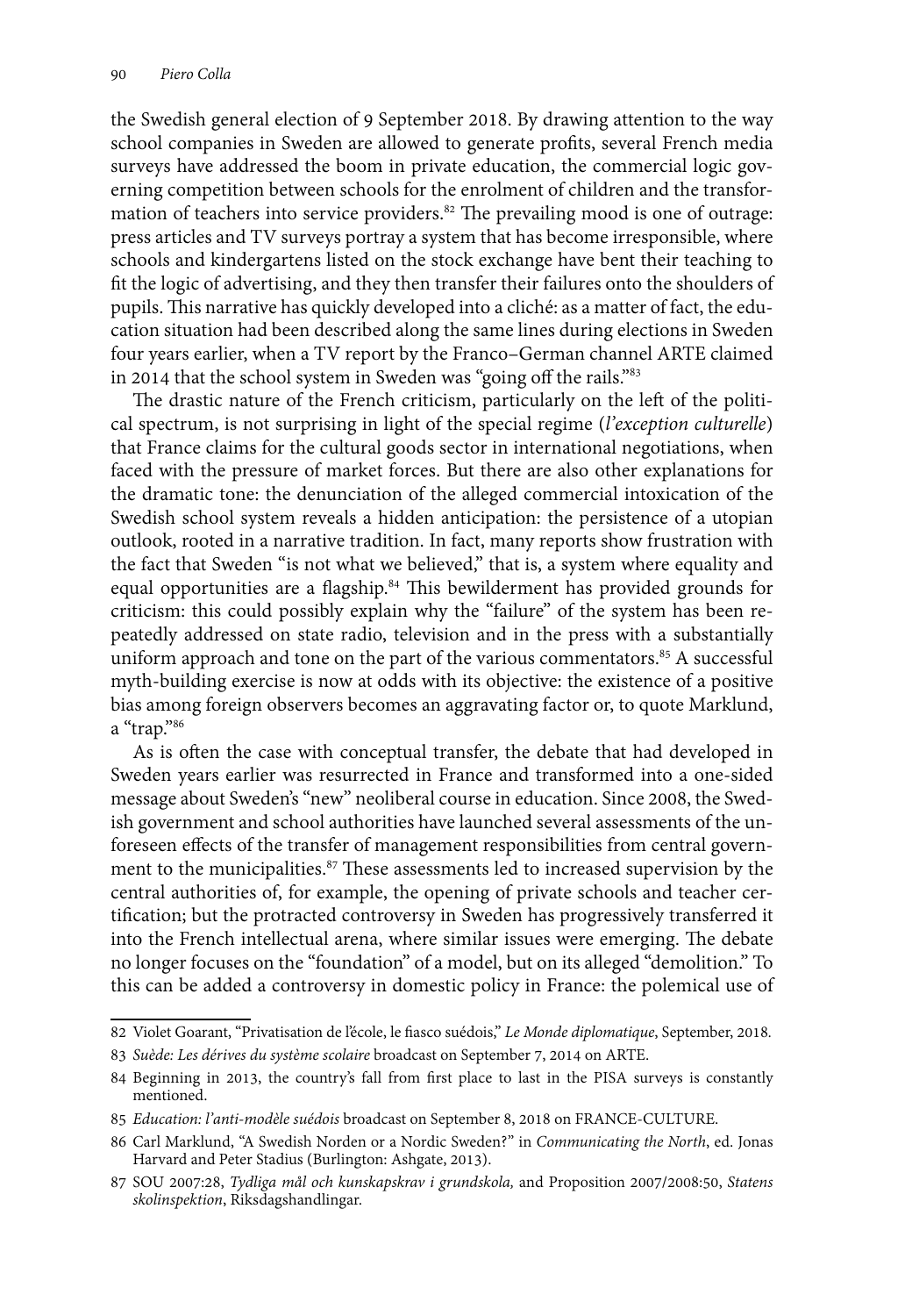the "failure" of a system against its *laudatores*. The evils concerning the deregulation of public education correspond, in fact, to reform guidelines that have also been envisaged in France, by boasting of the "lesson from Sweden," from the spreading of a market approach to schools to the concept of educational vouchers (*cheque* éducation).88 In fact, going back a decade, we can see that the new Swedish approach to education was welcomed by the French political and media establishment; a welcome that was also extended to other measures designed to open up the labour market and the management of public services. References to Sweden in the so-called Attali Report on Growth (2008) and earlier praise on the part of both Conservative Prime Minister François Fillon and the Socialist presidential candidate Ségolène Royal are indicative of a consensus.<sup>89</sup> Following this type of narrative, Sweden is extolled as in the past as a laboratory of future trends. The polemical tone with which reporters have recently denounced deregulation can then be interpreted as the revolt of one stereotype (ethical and normative) against another, focused on flexibility and market adjustment. But neither of the two are new.<sup>90</sup>

For this reason, the difference in tone between the two periods—the shift from admiration to criticism—is perhaps apparent. One could say that the attention that reporters have been paying to the current crisis originates from the long preexisting habit of attributing to Sweden both exemplariness and exoticism in the areas of childhood and education. The trend in the media coverage of the issue in the years 2010–2017 shows that the echoes of election campaigns have only reactivated a search for confirmation that operates, in the French debate, as a conditioned reflex. In other words, the Swedish school acts as a symbol of "something" more important than the content of empirical assessment in itself. Comparing the sample of articles and broadcasts I have collated, the very term "educational model" provides the most frequent and telling topos. No reporter is able to forgo it, regardless of the thesis to be proved: popping up in both critical and supportive contexts, the label is used as a descriptive term.<sup>91</sup> Very often, in the case of Sweden, images and stories of real life and school alternate, as if the latter had to epitomise, once again, the country's destiny as a whole.

## **Domestic uses of late utopian narratives in education: from anti-authoritarian school to equal parenthood**

As was the case in the 1960s, interest for Swedish situations is largely conditioned by the outbreak of intricate controversies in the French social arena: the connection is clear in the case of the bans on the *burka* (2010) and corporal punishment

<sup>88</sup> Decision No. 6 of the Attali Report ("allowing parents to freely choose the place where their children go to school […]"), see footnote 89.

<sup>89</sup> I refer to the Committee on the Liberation of Growth, created by President Nicolas Sarkozy and chaired by Jacques Attali, a former advisor to François Mitterrand. In the final report, Sweden is cited 24 times (*300 décisions pour changer la France. Rapport de la Commission pour la libération de la croissance française* (Paris: La documentation française, 2008)).

<sup>90</sup> In the first decade of the new millennium, both in the French and international perception, the contents of the "Nordic myth" shifted from praise for the welfare state to praise for the system's responsiveness in the face of crises. See Marklund (2017).

<sup>91</sup> The expression is found in the titles or subtitles of many articles and programmes (*Le modèle*  éducatif *suédois*, broadcast on April 18, 2012 on FRANCE 3) and in the text of the other reports cited.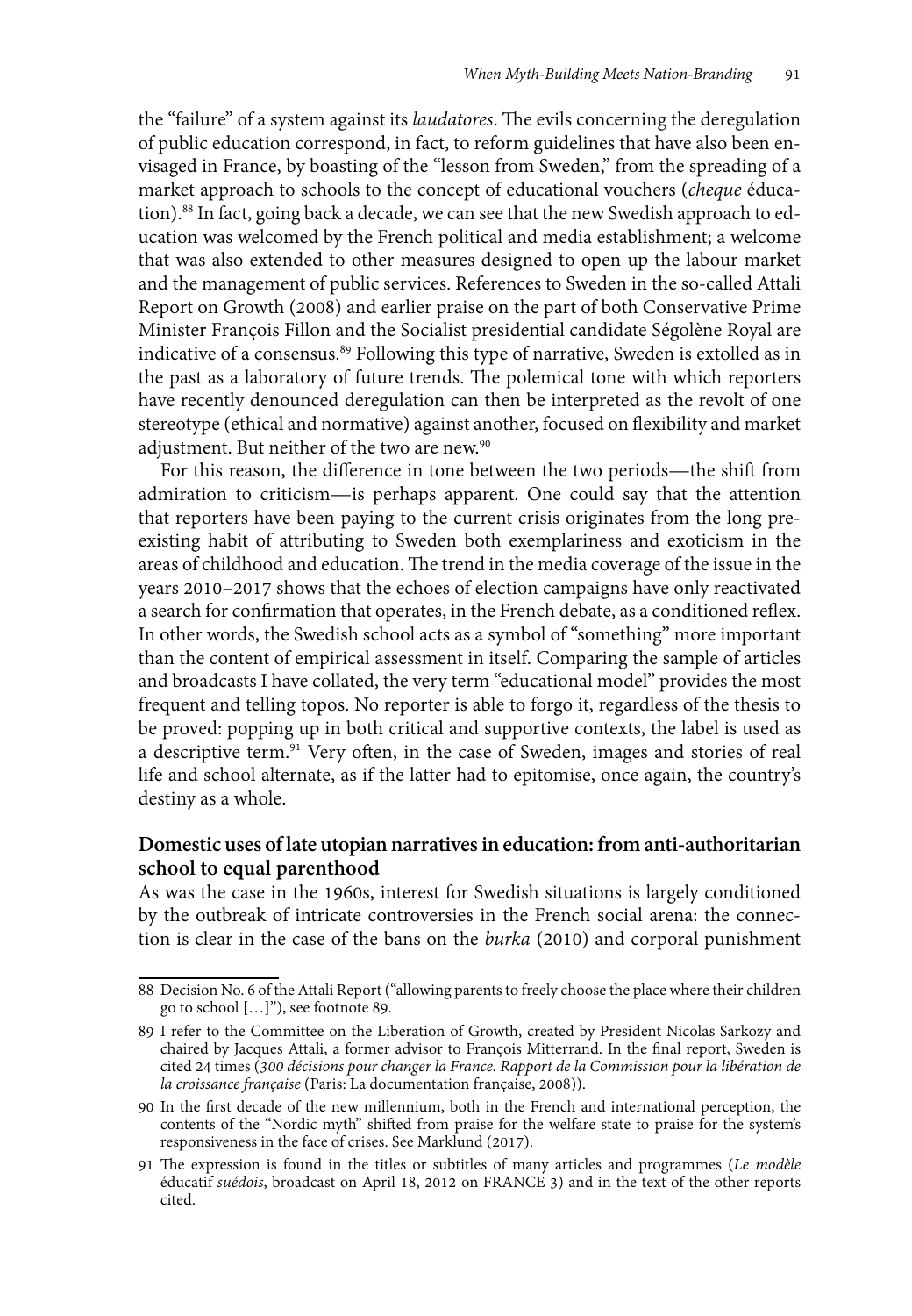(2019).92 The focus on schools' integrative performance is then, once again, a metaphor: the implied issues are still authority vs. liberation, changing gender roles, *l'en*fant roi (child-as-king).<sup>93</sup> Rather than on actual reforms, reports will focus on the climate of Swedish debate, current rules and everyday life. These themes have been developed in particular by the television network ARTE, which is particularly keen to identify pan-European trends. Compared to the 1960s, the identity of the mediators has changed: they are dual-national journalists, cosmopolitans, inclined to frame the comparison in a pan-European perspective. However, this does not diminish the role attributed to Sweden: that of embodying—in fields such as children's rights—the most radical approach. A source of admiration and a source of fear at one and the same time; a paradigm of a communication gap. The Swedish education myth—in a globalised Europe—lives on as an instrument of competitive identification between the two countries. A teleological approach brings together almost all the subjects of the TV reports focusing on Swedish education, such as the advent of non-selective schooling and the pupils' seizure of power: for French state television (2010), Sweden is simply a country "without the *baccalauréat* and without marks," a description that was already news 20 years earlier.<sup>94</sup> In 2012, Soir 3 news referred to the Swedish "educational model" in the beginning of a sketch about a child-centred society.95 In contrast to France, the "difficulties" facing pupils are not the focus of the Swedish educational institution's concerns: schools are committed to promoting the well-being of pupils, without recourse to competition or grades, and all intellectual activities take place in a pleasant environment. Another report, from the multicultural Stockholm suburb of Kista, reveals that "equality for everybody" is the school principal's motto.<sup>96</sup>

In addition to liberal assessment methods, other aspects of the Swedish school system are praised as examples of an emphasis on autonomy. In reporting how Swedish schools teach gender equality as a subject of instruction or how the niqab and cultural differences are accepted without drama, journalists do not take a stance. They let the "facts" speak for themselves. Sweden seems to be entrusted with the mission of demonstrating what the egalitarian schools of tomorrow will look like. This conclusion (a new version of an old topos) also applies to contexts where the concept of a "model" appears in an analogous, but reversed, way. In the evening news on the France 2 TV channel, the triumph of an omnipotent tyrannical child at school and then in the family is pilloried.<sup>97</sup> In this sense, too, Sweden would prove to be a forerunner: the methods used by its schools show how the country would be at the mercy of total domination by children and are evidence, according to the reporter, of the bankruptcy of the entire social design: "the Swedish educational model is shattered."98

<sup>92</sup> *En Suède, ils acceptent le voile*, "Avenue de l'Europe," broadcast on March 13, 2010 on FRANCE 3 and *Suède. Éducation zéro violence*, broadcast on November 29, 2019 on FRANCE 5.

<sup>93</sup> *L'enfant roi suédois*, broadcast on November 12, 2013 on FRANCE 2.

<sup>94</sup> *Système scolaire en Suède: pas de bac pas de notation,* broadcast on June 14, 2010 on FRANCE 3. *Suède sans bac*, "Le Journal de 20H," broadcast on June 4, 1991 on ANTENNE 2.

<sup>95</sup> *Le modèle* éducatif *suédois* (2012).

<sup>96</sup> *En Suède ils acceptent le voile* (2010).

<sup>97</sup> *L'enfant roi suédois* (2013).

<sup>98</sup> Ibid.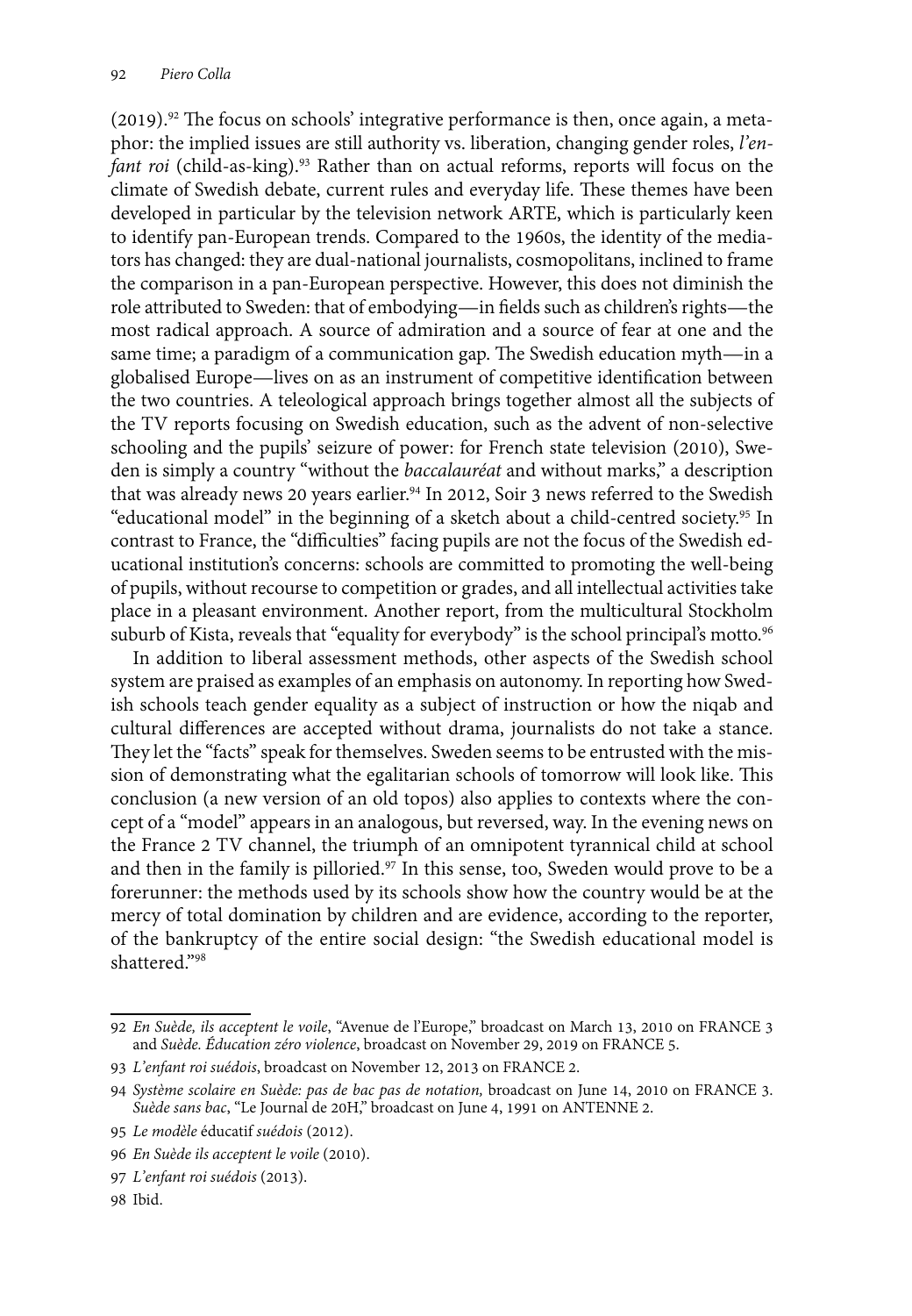#### **Conclusion: From national stereotypes to international benchmarks?**

The analysis of these two distinct outbreaks of media fascination for educational innovation in Sweden leads us to a series of interrelated reflections. The most striking one concerns the enduring stability of the image that had crystallized since the 1960s TV reports: Swedish school-life proved to be an inexhaustible source of good practices, rhetorical variations on the theme "inclusive, non-selective education, with respect for each learner's uniqueness."99 This narrative is deeply intertwined with the imaginary construction of Sweden as a social utopia; at least in the French context, it has been a cornerstone of it. Both contingent reasons (the connection with the introduction of the *grundskola*) and the keen demand, among French educational stakeholders, for ways out of the generational impasse of May 1968, boosted the process. A virtuous circle was created between supply and demand, making school innovation—from nursery school to adult retraining—a crucial area of the State-run branding campaigns.

This successful invention has left a lasting mark. In contemporary TV reporting, school narratives are repackaged in a natural way with edifying tales around migrant integration, the rejection of violence in society, or gender equality.100 Inevitably, this made the visibility of Swedish schools' performances highly dependent on the reputation of the social machinery as a whole. In our sample, the occurrence of TV reports matches quite accurately the ebb and flow of the "model." The impact peak (1968–1969) overlaps with the unanimous global consensus toward the "third way," while the sharp trend reversal of the early 1970s is mirrored by the hasty dismissal of Swedish schools as a media topic. The end of the Social Democratic hegemony and the growing criticism of Welfare in the 1980s would confirm the trend, making Swedish schools "invisible" for a time. The resumption in the 2010s (three to four TV reports per year, up to the end of the decade) echoes the attempts of the Reinfeldt government to restore the Nordic myth as a flexible response to the world economic crisis. In this phase, the Swedish references in educational policy resurface after a long silence, but now for different reasons: the ability to meet new challenges such as decentralisation, multiculturalism, IT literacy, etc. The abrupt switch to a gloomy appraisal, around 2014, stems from different causes: the demoralising impact of the 2012 "PISA shock" and the media coverage of the failure of integration politics. The refugee crisis of 2015 poses a stark challenge to Swedish society's ability to cope with cultural difference, both in technical and in ideological terms; the Swedish school system is then unanimously treated as an "antimodel" in French media coverage.

That said, the picture is perhaps more nuanced than it might appear. A complex interweaving of inward expectations and outward actions have merged to make the Swedish reference appealing. While the unconscious image has proved stable in attributing certain qualities to the Nordic educational culture (as the obsessive use of the term "model" demonstrates), the media relevance of the Swedish example

<sup>99</sup> In turn, such a high expectation may explain the blatant disappointment that punctuates the new cliché of the Swedish "counter-model," in the aftermath of the 2012 Swedish "PISA shock."

<sup>100</sup> The link between education and sexuality is the most constant feature, from the 1960s to the present day. The commitment of Swedish Nursery schools to dismantling gender stereotypes is a recurring topic in the latest TV report (*Il, elle, hen*. *La pédagogie neutre en Suède*, broadcast by ARTE on February 7, 2014; *C'est quoi ton genre?* "Regards," broadcast by ARTE on February 26, 2019).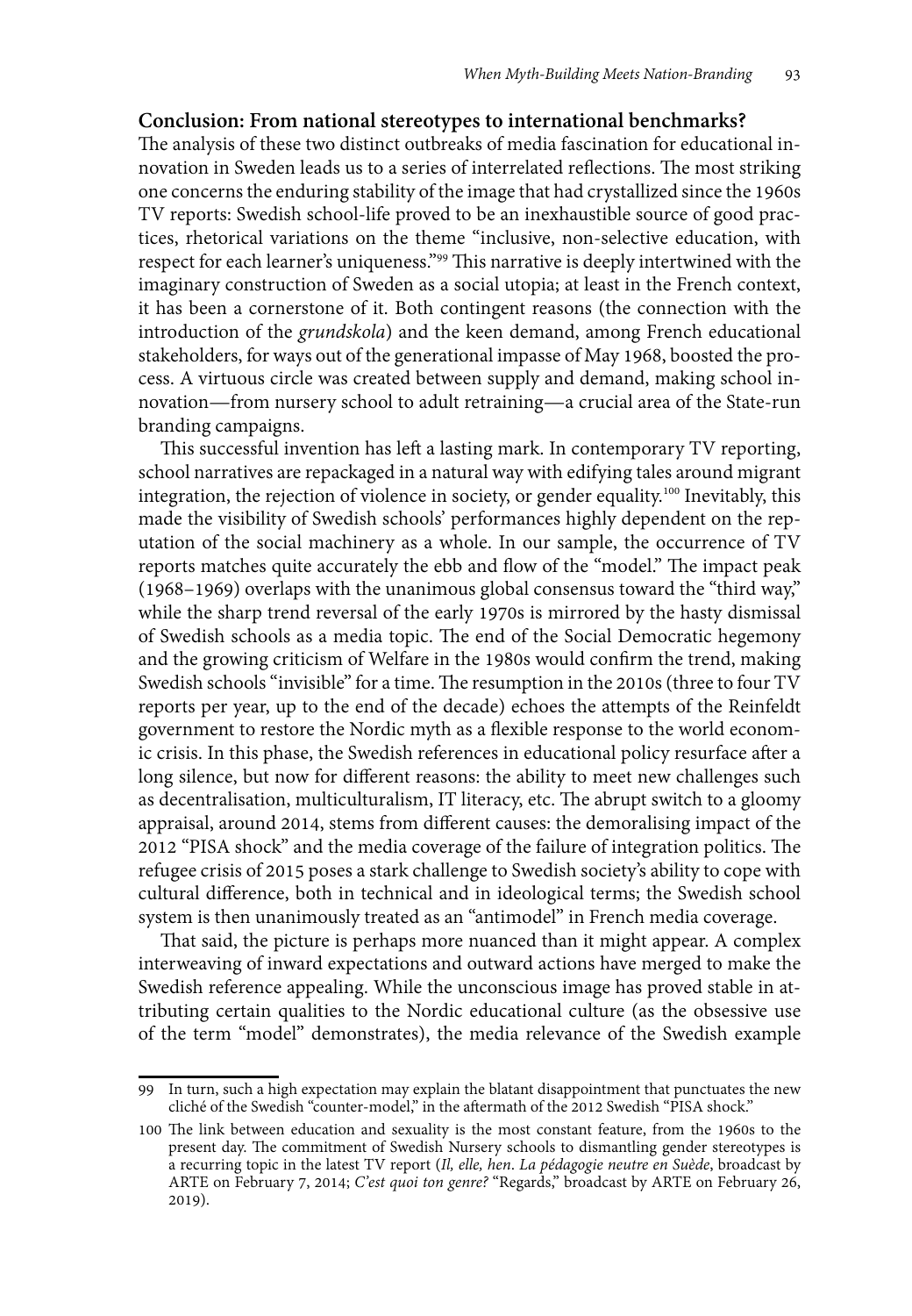has been more shaky. The periods in which the Swedish school system makes news in France are those in which the Swedish debate on schools has been most lively. The personal commitment of the Social Democratic leadership, from Erlander to Palme, to educational policy and pedagogical expertise, has been an influential element in the outreach of domestic reform experiences. In the first stage, Swedish-run branding, backed up by the French reformers' positive interest in the same issues, has had a direct impact on the image filtered by the media, whereas the 2010s are more dominated by French societal issues (commodification of education, "burka ban" and corporal punishment ban) in which Sweden offers easy insights. Curiosity for a completely different world dominated the documentaries of the 1960s and their dreamy speculations. In the 2010s, it seems clear to everyone—producers and audience alike—what "that" world stands for: that is, the extreme outcome of familiar cultural trends. Conventional narratives of exemplarity and exaggeration, against a backdrop of susbstantially common concerns: "Did Sweden go too far?"101

Carl Marklund has shown how, since the 1990s, the rhetoric around welfare had become "less Swedish and more Nordic."102 To some extent, the school system constitutes an exception: French media rhetorics persist in delivering a "total," essentialised image of the country, identifying a national culture with an idea.<sup>103</sup> The programme titles ("The Country of Parity," "The Country where spanking is forbidden") allude to this.104

The tenacity of this *national-educational* myth, provides proof of its relative autonomy, which seems to stem from the successful effort of the Swedish reform elite to be acknowledged internationally as a reference, converting Swedish reform aims—in the words of a senior OECD official, Andreas Schleicher—into the "gold standard" of educational reform.<sup>105</sup> An activism that is, after all, material proof of the intention behind the Swedish reform to mean something to the world. In the early 2000s, U. P. Lundgren was the perfect illustration of a reformer who transferred his experience as a promoter of an ideological shift in national reform practices into an international arena. In this respect, a new feature, which is particularly evident in the final phase examined, clearly separates the two outbreaks of icon-making. The authoritative voice, which calls to criticism or to self-assessment, no longer refers to daring experiments or cultural leanings: the yardstick is now *transnational*. In addition to the echo of Sweden's self-criticism about the outcomes of the deregulatory trend of the 1990s, the main source of media attention lies in PISA surveys, press releases from the OECD (namely its Paris-based Centre for Educational Research and Innovation), and comments on both by French pedagogical experts. All of the media reports I have examined take it for granted that the PISA surveys provide evidence of a crisis: a 2014 report by ARTE links the growing privatisation of schools with the fact that Sweden dropped to a level "below the OECD average" in the 2012 PISA

<sup>101</sup> This was the subtitle of *L'enfant roi suédois*, broadcast in 2013.

<sup>102</sup> Marklund (2016), 6.

<sup>103</sup> See Glover (2015)

<sup>104</sup> *Le pays de la parité: au pays de la fessée interdite* (a "rose-tinted world," according to the presenter).

<sup>105</sup> A. Schleicher, "How to return to the "gold standard" for education," *OECD Education and Skills Today*, April 3, 2017, https://oecdedutoday.com/how-to-return-to-the-gold-standard-for-education/ (accessed November 30, 2020).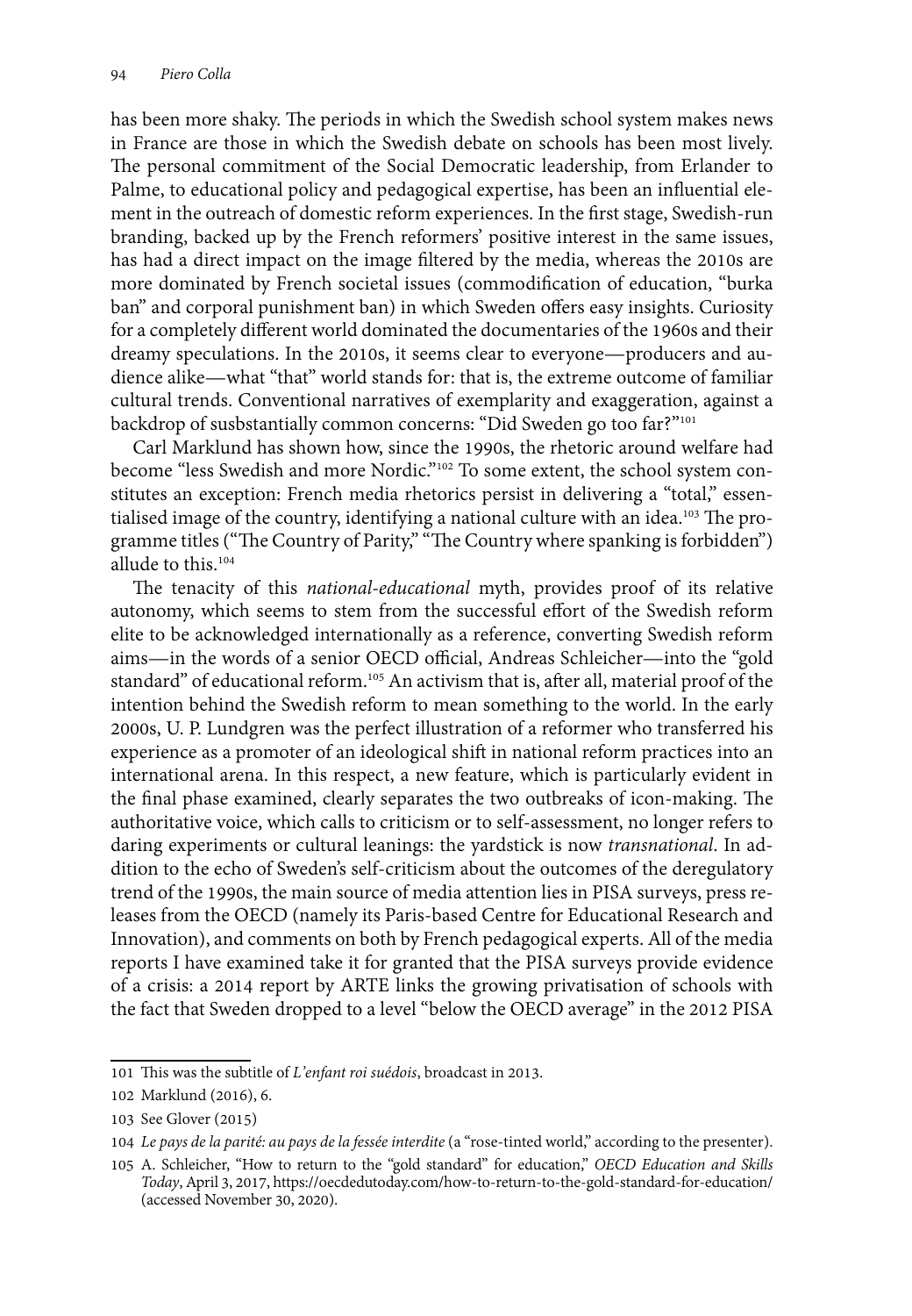survey.106 Four years later, *Le Monde diplomatique* refers to the 2015 PISA findings to note a "sharp decline in science and mathematics" compared to 2000.<sup>107</sup> In 2018, the state radio channel France-Culture quotes, once again, PISA 2015 findings, that it describes as an "electric shock" for Sweden.<sup>108</sup> Here, France seems to have followed the general tendency to attach more and more credit to international comparative assessments, which have largely replaced specific "models" in education, according to the "comparative turn" noted by K. Martens, and the growing importance attributed to numerical data in the assessment of results.109 But what makes the whole thing intriguing is that even this refocusing on *objective* criteria was triggered by influential *Swedish* institutional players, and allowed to amplify a reputation. In other words: the "educational model" that the French media continues to yearn for lives on, but as a concept. A quality benchmark that even Sweden is now urged to live up to, by a demanding audience.

<sup>106</sup> *Les dérives*, 2014.

<sup>107</sup> *Le fiasco*, 2018.

<sup>108</sup> See footnote 85.

<sup>109</sup> Martens (2007); Sotiria Grek, "Governing by Numbers: the PISA 'Effect' in Europe," *Journal of Education Policy* 24 (2009), 23–37.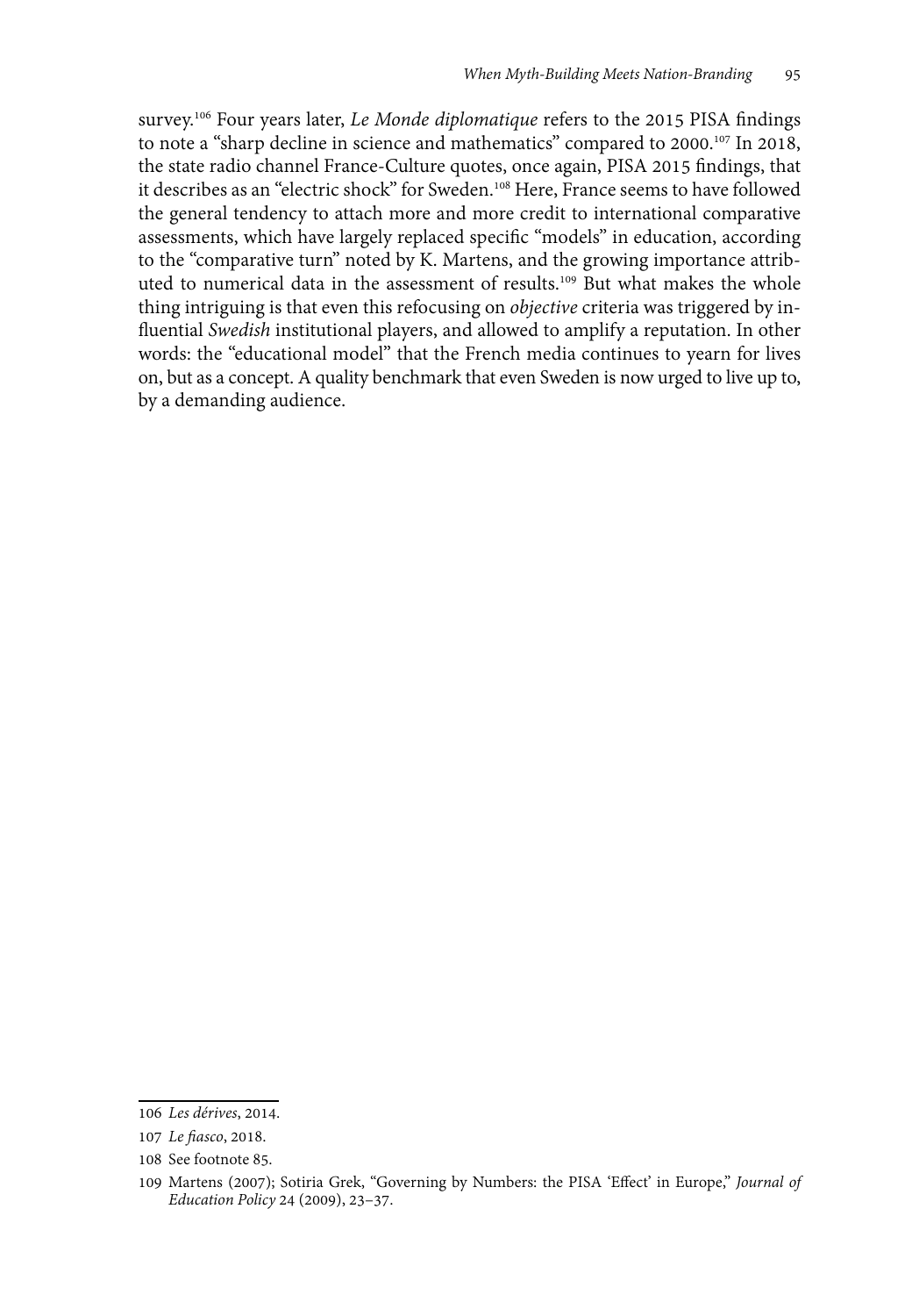## **References**

## *Sources*

Radio and TV broadcasts

*La Suède*. Broadcast on January 31, 1964 on PREMIERE CHAINE.

*La Suède s'enterre*. Broadcast on March 4, 1966 on PREMIERE CHAINE.

*Le paradis suédois*. "Régie 4." Broadcast on June 10, 1969 on DEUXIEME CHAINE. *Suède, école nouvelle.* "Arguments." Broadcast on October 29, 1969 on PREMIERE CHAINE.

*Contrat de progrès: la Suède*. Broadcast on December 4, 1969 on PREMIERE CHAINE*.* École suédoise. "Le Journal de 20H." Broadcast on May 12, 1979 on ANTENNE 2.

*L'exemple suédois.* "Objectif jeunes." Broadcast on May 11, 1991 on ANTENNE 2.

*Suède sans bac*. "Le Journal de 20H." Broadcast on June 4, 1991 on ANTENNE 2.

*En Suède, ils acceptent le voile*. "Avenue de l'Europe." Broadcast on March 13, 2010 on FRANCE 3.

*Système scolaire en Suède: pas de bac pas de notation.* Broadcast on June 14, 2010 on FRANCE 3.

*Le modèle* éducatif *suédois*. Broadcast on April 18, 2012 on FRANCE 3.

*L'enfant roi suédois*. Broadcast on November 12, 2013 on FRANCE 2.

*Il, elle, hen*. *La pédagogie neutre en Suède*. Broadcast on February 7, 2014 on ARTE.

*Suède. Les dérives du système scolaire*. "Vox pop." Broadcast on September 7, 2014 on ARTE.

*La Suède, royaume de la parité.* "Echappée belles." Broadcast on March 28, 2015 on FRANCE 5.

**É***ducation: l'anti-modèle suédois.* "La Bulle économique." Broadcast on September 8, 2018 on FRANCE-CULTURE.

*C'est quoi ton genre?* "Regards." Broadcast on February 26, 2019 on ARTE.

*Suède. Éducation zéro violence*. Broadcast on November 29, 2019 on FRANCE 5.

## *Official publications and reports*

*300 décisions pour changer la France. Rapport de la Commission pour la libération de la croissance française.* Paris: La documentation française, 2008.

*L'Enseignement en Suède*, Notes et études documentaires, no. 3044. Paris: La Documentation française, 1963.

Riksdagshandlingar*,* Proposition 2007/2008:50, *Statens skolinspektion*. SOU 2007:28, *Tydliga mål och kunskapskrav i grundskolan.*

## *Archival sources*

Husén, Torsten. "Education in the Year 2000," 1.11.1971 (report). *Informationsblad,*  BIC: 3 1970-1972, *Skolöverstyrelsen*, Riksarkivet (RA).

*Informationsblad,* 1965–1972, Skolöverstyrelsen, Riksarkivet (RA).

Letter from ambassador Gunnar Hägglöf, 26.3.1968, FI a:76, Upplysningsberedningen, Riksarkivet (RA).

Pariskontorets Arkiv (1969-1978), Svenska Institutet, Riksarkivet RA.

Protokoll (1963–1969), *Kommittén för Sverigeaktionen i Frankrike*, Upplysningsberedningen, Riksarkivet (RA).

Protokoll (1969–1970), *Kollegiet för Sverigeinformation i utlandet*, Riksarkivet (RA). *Upplysningsmaterial på främmande språk*, Svenska Institutet (SI).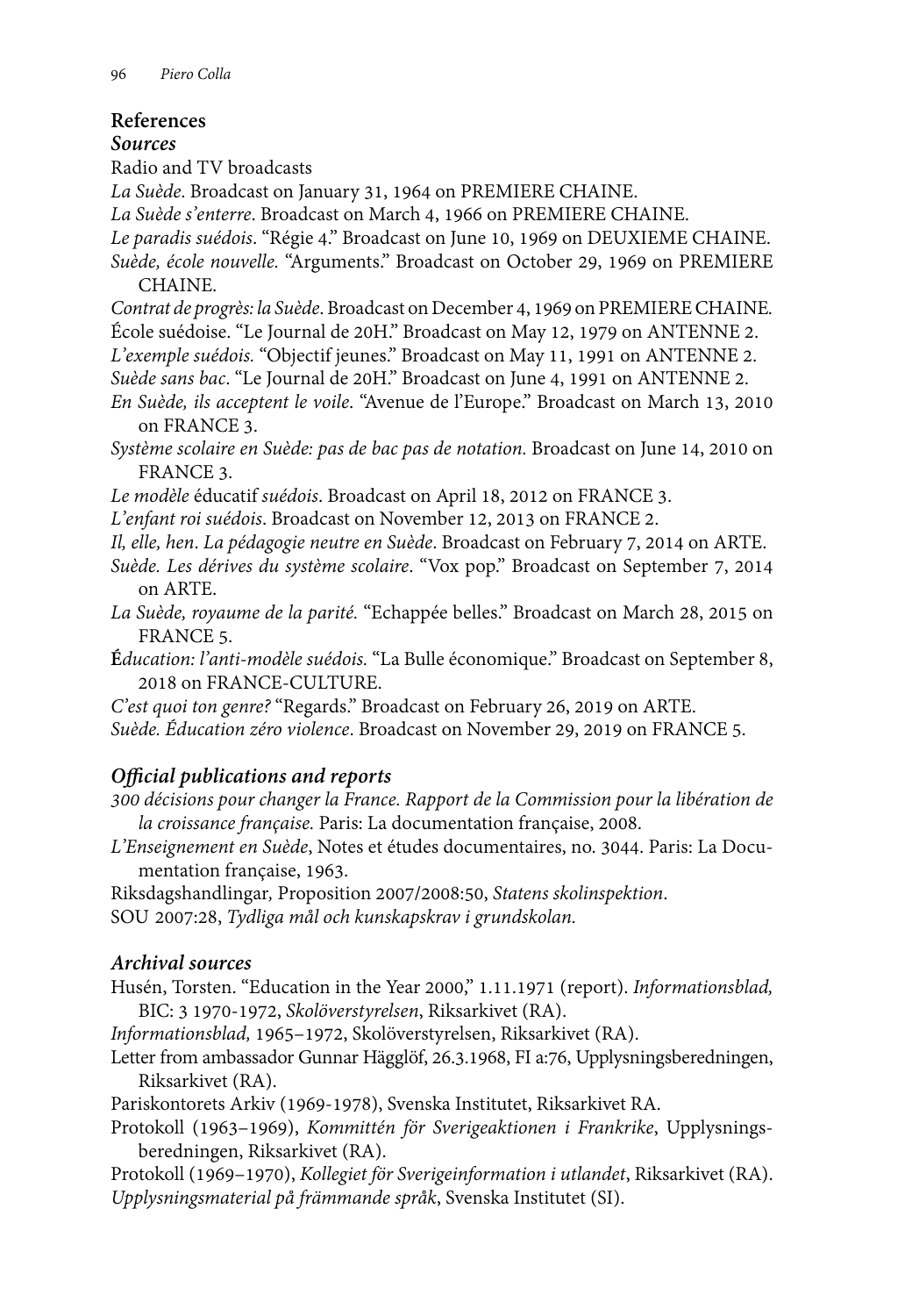#### *Books and articles*

Apelqvist-Larsson, Katarina. *Leva tillsammans*. Stockholm: Tiden, 1968.

de Chessin, Serge. *Les clefs de la Suède*. Paris: Hachette, 1935.

Goarant, Violette. "Privatisation de l'école, le fiasco suédois." *Le Monde diplomatique*, September, 2018*.*

Hermansson, Ester. *I amerikanska skolor*. Stockholm: Svensk Lärartidnings Förlag, 1940.

Husén, Torsten. "Lifelong Learning in the 'Educative Society'." *International* 17 (1968), 87–99.

Husén, Torsten. *An Incurable Academic: Memoirs of a Professor.* Oxford and New York: Pergamon Press, 1983.

Mounier, Emmanuel. "Notes scandinaves," *Esprit* 164, 1950.

Myrdal, Alva and Gunnar Myrdal. *Kontakt med Amerika*. Stockholm: Bonnier, 1941. Richard, Serge. *Ecole nouvelle, société nouvelle*. Paris: Seghers, 1971.

Servan-Schreiber, Jean-Jacques. *Le Défì américain*. Paris: Denoël, 1967.

"Suédomanie, en myt?" *Aktuellt om Sverige-information,* no 2, 1972.

*Den framtida skolan*. Stockholm: ABF, 1944.

### *Reviews*

*Revue française de pédagogie*

#### *Information leaflets*

"Actualités suédoises" (1973–1978), Stockholm: Svenska Institutet.

Hultin, Bengt. *L'école nouvelle en Suède*. Stockholm: Skolöverstyrelsen, 1964.

*Improving Schools in Sweden*, *an OECD Perspective*. Paris: OECD, 2015.

- Orring, Jonas. *L'école en Suède: un aperçu sur l'enseignement primaire et secondaire.* Stockholm. SÖ-förlaget, 1968.
- *Informationsfunktionens roll i* SÖs *reformarbete* (report dated 12.6.1970). Konsult Kollegiet AB.

Skolöverstyrelsen. *Voici l'école de base*. Stockholm: Liber, 1971.

*Sverige i utländsk press* (1969–1972). Stockholm: Utrikesdepartementet.

#### *Literature*

- Almqvist Kurt and Kaj Glans, eds. *The Swedish Success Story?* Stockholm: Ax:son Johnson Foundation, 2004.
- Almgren, Birgitta. *Inte bara Stasi: Relationer Sverige–DDR 1949–1990*. Stockholm: Carlsson, 2009
- Aucante, Yohann. "Den 'svenska modellen' i fransk samhällskunskap: En översikt." In *Médiations interculturelles entre la France et la Suède*, edited by Mickaëlle Cedergren and Sylvien Briens, 24–32. Stockholm: SUP, 2015.
- Fournier, Vincent. *L'utopie ambiguë: la Suède et la Norvège chez les voyageurs et essayistes français (1882-1914)*. Clermont-Ferrand: Adosa, 1989.
- Frykman, Jonas. *Modärna tider*. Malmö: Liber, 1985.
- Glover, Nikolas. *National Relations: Public Diplomacy, National Identity and the Swedish Institute, 1945-1970*. Lund: Nordic Academic Press, 2011.
- Glover, Nikolas. "A total image deconstructed." In *Histories of Public Diplomacy and Nation Branding in the Nordic and Baltic Countries*, edited by Louis Clerc, Nikolas Glover, and Paul Jordan, 123–44. Leiden: Brill Nijhoff, 2015.